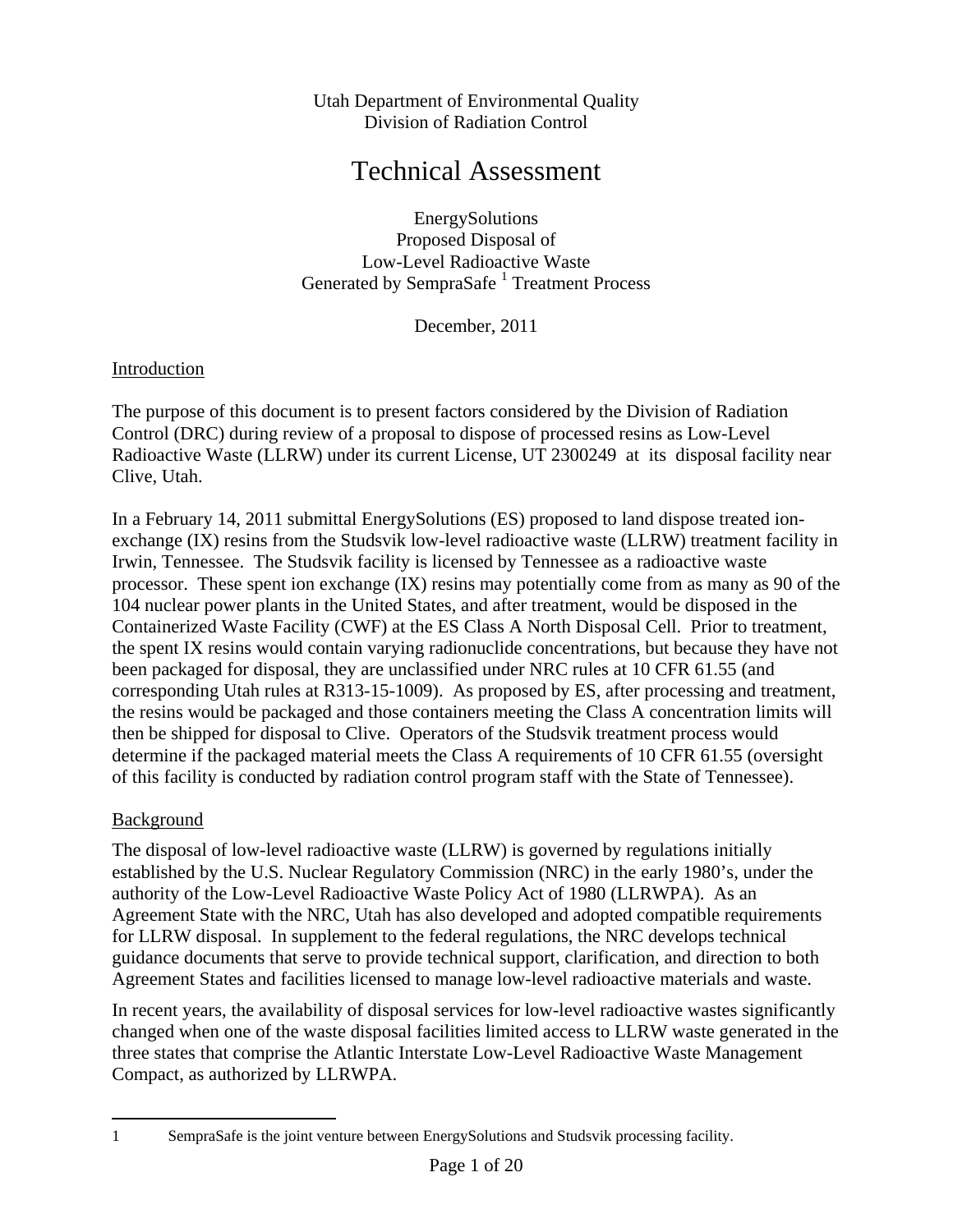In February, 2011, EnergySolutions submitted to the Division of Radiation Control (DRC) a proposal to receive and dispose of treated ion-exchange resins that are produced by the commercial nuclear power industry. The treatment process takes place at a facility located in and licensed by the State of Tennessee, as an Agreement State with the NRC. Following treatment, the resins will be packaged for disposal and shipped to the EnergySolutions Clive facility in Tooele County.

### March, 2011 NRC Interim Guidance on Waste Blending

On March 17, 2011, the NRC issued guidance to Agreement States addressing large-scale blending of low-level radioactive waste<sup>2</sup>. The following are points taken from this guidance (except as otherwise noted) and have significant relevance to EnergySolutions' proposal regarding SempraSafe waste:

- The guidance serves as interim regulatory direction until NRC completes formal rulemaking [changes to 10 CFR Part 61] and issues guidance for the final rule.
- The guidance was issued to assist in making informed decisions regarding large-scale, low-level radioactive waste blending until formal rulemaking and guidance is completed.
- It is NRC's intent to make its regulation on blending more risk-informed and performance-based.
- Large-scale blending operations are those that could result in disposal of significant quantities of wastes at or near the Class A concentration limit, which was not considered in the analysis supporting the development of the federal LLW disposal regulations ("Large-scale" encompasses the intentional blending of multiple generators' waste at an offsite processing facility, not the type of blending of LLW that has been ongoing for several years).
- "Large-scale blending" means mixing of waste from multiple generators at a separate location (such as a waste-processing facility) prior to disposal. (NRC Fact Sheet, Blending of Low-Level Radioactive Waste, December 2010).
- Under NRC rules, waste is not required to be classified until it is [packaged and] shipped for disposal, since classification is related to the safety of disposed waste only. Thus, waste may have Class B or C concentrations [prior to or] while it is being processed, but it is not classified as B or C waste.
- NRC staff expects that processors engaged in large-scale blending will mix waste with Class B or C concentrations of radionuclides or both, with waste with Class A concentrations to create waste near the Class A concentration limit.
- The performance objectives in 10 CFR Part 61 Subpart C ensure the safe land disposal of LLW, including large-scale blended waste.
- 10 CFR Part 20 Appendix G Section I.C.12 requires waste generators to provide the waste classification on the uniform shipment manifest for waste consigned to a disposal facility.

<sup>2</sup> See NRC Memorandum to all Agreement States, Michigan, Summary of Existing Guidance for Reviewing Large-Scale Low-Level Radioactive Waste Blending Proposals, FSME-l l-024, March l7, 2011.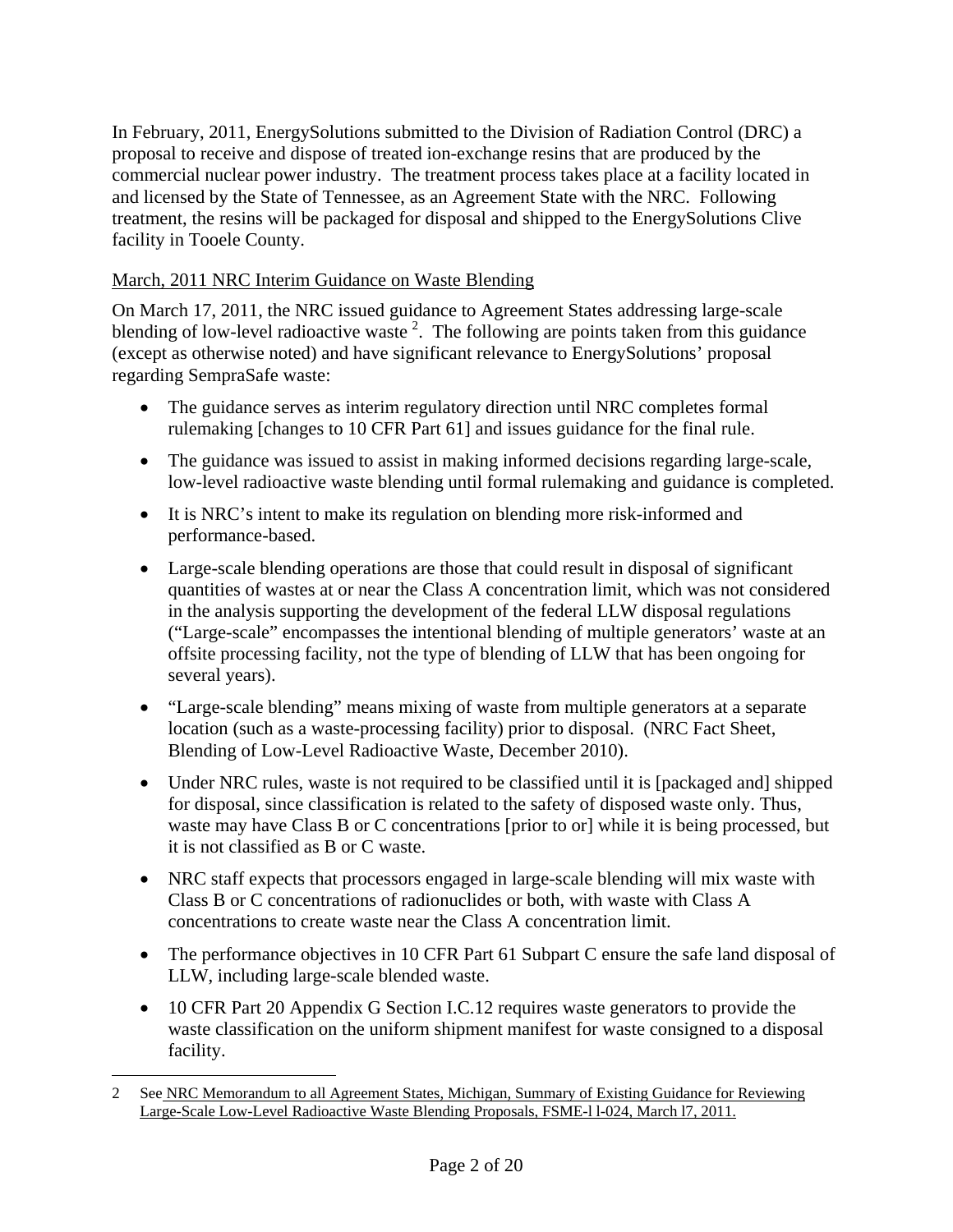• Because the resin waste that has been proposed as a candidate for large-scale blending is typically dominated by short-lived radionuclides, the performance assessment methods currently used for other LLW streams are expected to apply to performance assessments for large-scale blended waste.

### Regulatory Analysis

During the review of the proposal, DRC determined that the new requirements added by the Utah Radiation Control Board (Board) to the Utah Radiation Control Rules in early 2011 [UAC R313- 25-8(1)], are critical, in that they require the Executive Secretary determine whether a new performance assessment (PA) is required, in order for a licensee to receive certain low-level radioactive waste for land disposal. This new rule formally took effect on April 4, 2011, after EnergySolutions' February 14, 2011 proposal.

Although both the Executive Secretary and EnergySolutions have treated the rule as in effect, this is a source of uncertainty in this regulatory analysis. A second source of uncertainty is the applicability of the rule to a limited quantity of the SempraSafe waste that EnergySolutions would receive given that EnergySolutions has been approved to receive and has received similar wastes for about 10 years.

Notwithstanding these uncertainties, EnergySolutions has provided notice that a previouslyapproved PA is applicable to its proposal to accept blended wastes. It did so through the February 14, 2011 initial submittal and a follow-up letter dated July 28, 2011.

The Executive Secretary has analyzed the applicability of the separate provisions of the rule below.

# **UAC R313-25-8(1)(a)**:

*(1) The licensee or applicant shall conduct a site-specific performance assessment and receive Executive Secretary approval prior to accepting any radioactive waste if:* 

*(a) the waste was not considered in the development of the limits on Class A waste and not included in the analyses of the Draft Environmental Impact Statement on 10 CFR Part 61 "Licensing Requirements for Land Disposal of Radioactive Waste," NUREG-0782. U.S. Nuclear Regulatory Commission. September 1981, or*

#### DRC Findings

This review is to determine if the proposed SempraSafe waste is equivalent to wastes considered in the 1981 NRC Draft Environmental Impact Statement (DEIS). Based on the DRC's review, the SempraSafe material is equivalent to wastes considered in the DEIS, based on the following facts: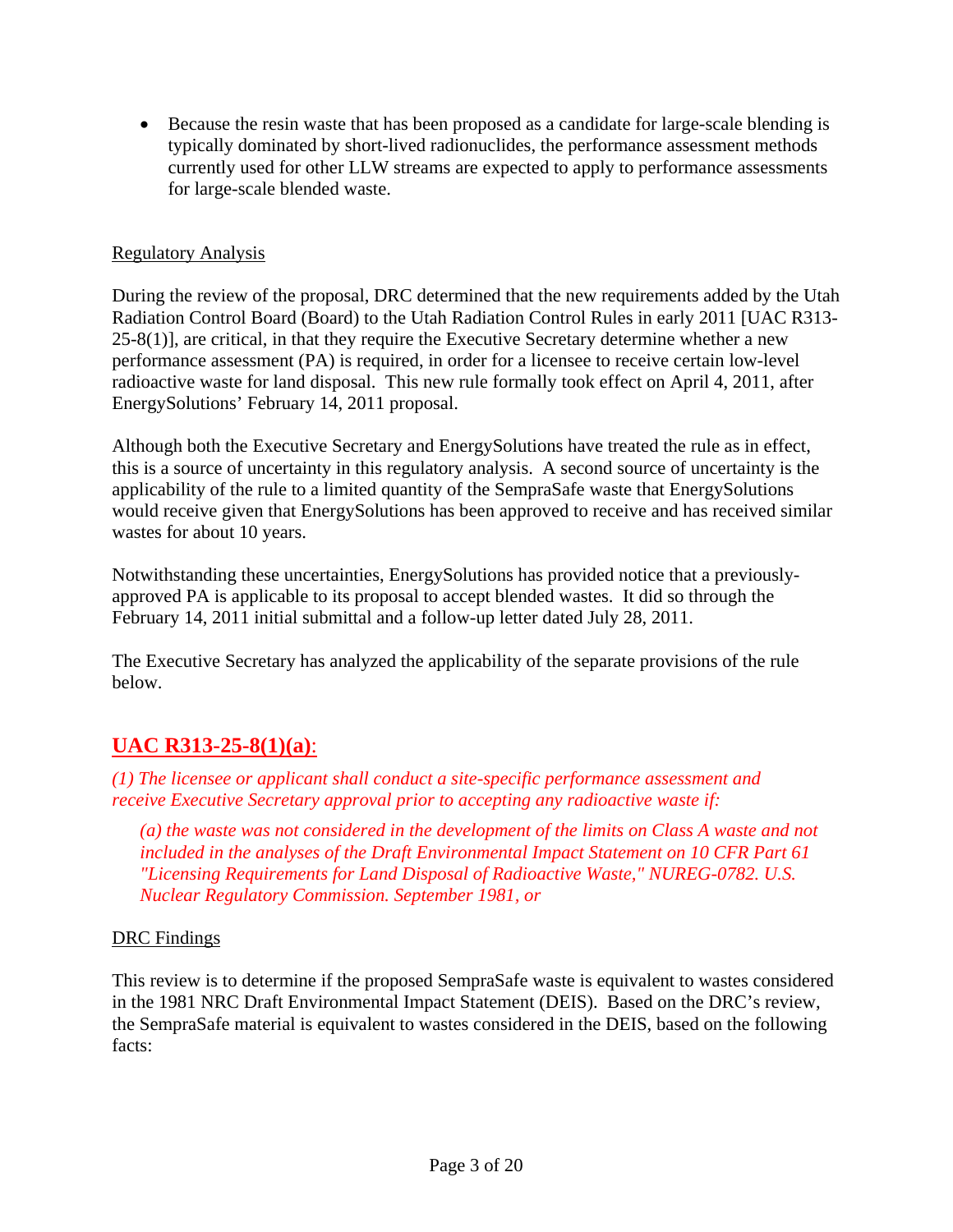- 1. Ion Exchange (IX) Resins land disposal of waste IX resins from nuclear power plants was considered in the 1981 NRC DEIS<sup>3</sup>.
- 2. Waste Treatment the 1981 NRC DEIS evaluated several types of LLRW treatment, before land disposal, including waste incineration  $4$ . The DRC considers the SempraSafe pyrolysis treatment process (applied heat with limited oxygen) to be equivalent to incineration.
- 3. Waste Isotopes Considered the 1981 NRC DEIS considered 24 isotopes in LLRW, as summarized in Table 1, below. All of these 24 nuclides, and 66 others (90 in total)<sup>5</sup> were included in the vertical domain in the July, 19, 2000 ES Performance Assessment (PA) model prepared by Whetstone and Associates (hereafter July 19, 2000 ES PA). For details on the relative locations of vertical and horizontal domains of the ES PA model, see Figure 1 on page 20.

The horizontal domain of the July 19, 2000 ES PA model also simulated 24 isotopes  $<sup>6</sup>$ ,</sup> but many are different from those found in the NRC DEIS. Comparison shows that 17 nuclides from the NRC DEIS were omitted from the horizontal domain of the ES PA model, as indicated in italics in Table 1, below. Most of the 17 omitted nuclides are not mobile in groundwater, and therefore are of little consequence to Clive embankment PA predictions. However, the same may not be said for 2 others not previously analyzed: carbon-14 (C-14), and neptunium-237 (Np-237)<sup>7</sup>. Two others, uranium-235 (U-235) and uranium-238 (U-238) , may also need to be considered, in that they are somewhat mobile in oxidizing groundwater environments.

In summary, the vertical domain of the July 19, 2000 ES PA model did consider all of the 24 isotopes NRC deemed important in its 1981 DEIS. However, additional work should be undertaken to re-examine the Clive horizontal domain predictions for at least 4 isotopes known to be mobile or somewhat mobile in groundwater (C-14, Np-237 and U-235 and U-238).

<sup>3</sup> See 1981 NRC DEIS, Volume 2, Tables 3.1 and 3.3, and waste sources: P-IXRESIN, B-IXRESIN, and L-DECONRS.

<sup>4</sup> Ibid., p. 1-8, 3.13, and Table 3.5 (see Waste Spectrums 3 and 4).

<sup>5</sup> See July 19, 2000 ES PA model, p. 18 and Tables 19 and 29.

For the 24 isotopes in the horizontal domain, see July 19, 2000 ES PA model, Table 33.

<sup>7</sup> Mobile isotopes are easily leachable from the waste form, and readily transported in groundwater. A list of 15 mobile isotopes is defined in Utah Ground Water Discharge Permit, UGW450005 (Permit), Part I.D.7.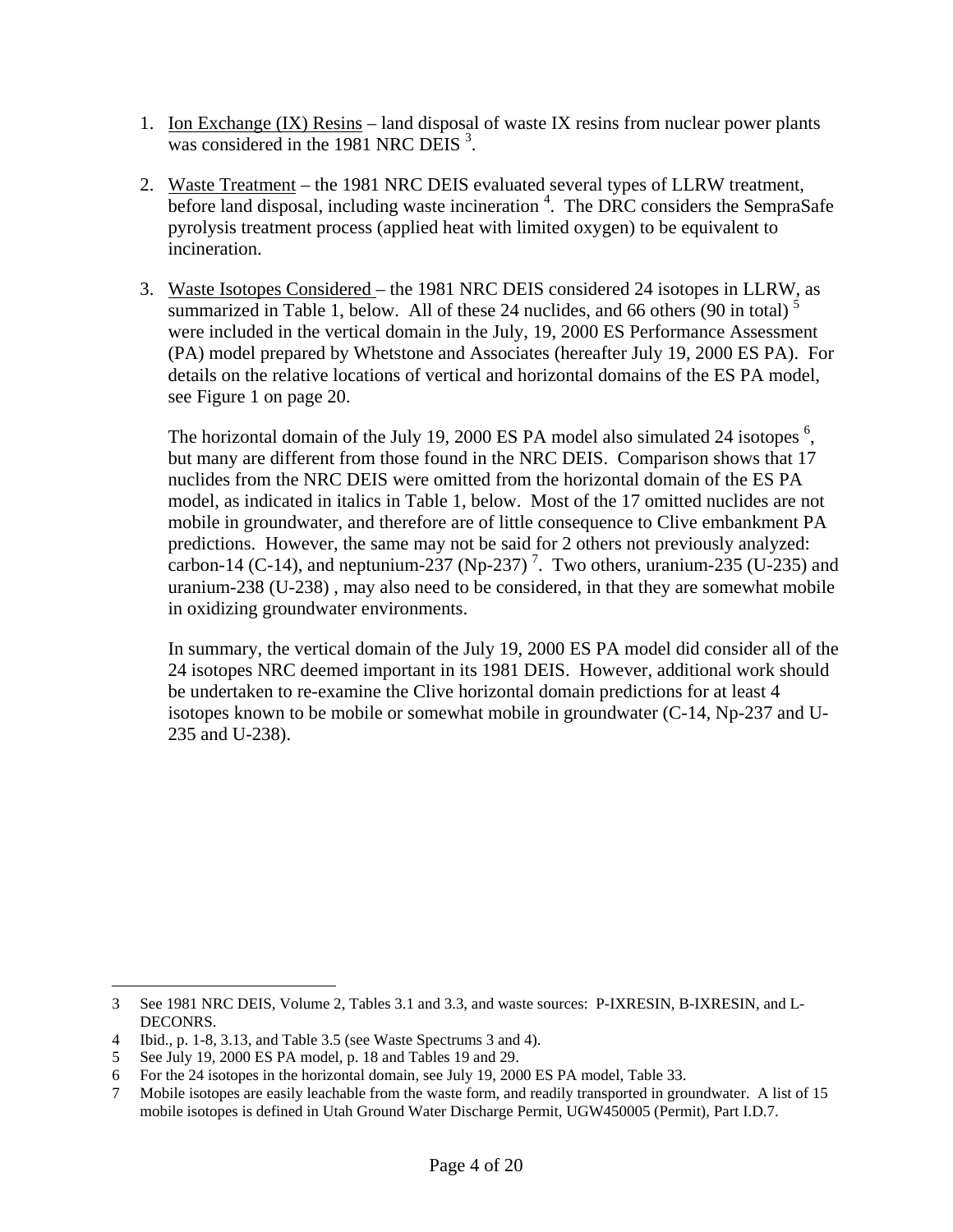| Element   | Isotope              | Element    | Isotope      | Element   | Isotope                |
|-----------|----------------------|------------|--------------|-----------|------------------------|
| Hydrogen  | $H-3$ <sup>9</sup>   | Technetium | <b>Tc-99</b> | Plutonium | $Pu-239$               |
| Carbon    | $C-14$ <sup>10</sup> | Iodine     | $I-129$      |           | $Pu-240$               |
| Iron      | $Fe-55$ $^{11}$      | Cesium     | $Cs-135$     |           | $Pu-241$               |
| Nickel    | $Ni-59$              |            | $Cs-137$     |           | $Pu-242$               |
|           | $Ni-63$              | Uranium    | $U-235$      | Americium | $Am-241$               |
| Cobalt    | $Co-60$              |            | $U - 238$    |           | Am-243                 |
| Niobium   | $Nb-94$              | Neptunium  | $Np-237$     | Curium    | $Cm-243$ <sup>12</sup> |
| Strontium | $Sr-90$              | Plutonium  | Pu-238       |           | $Cm-244$               |

Table 1. Nuclides Considered in 1981 NRC DEIS<sup>8</sup>

4. Waste Isotope Concentrations – the NRC DEIS considered 36 different types of LLRW waste streams in its 1981 DEIS  $^{13}$ . For 30 of these 36 waste streams, the NRC projected a nation-wide inventory for a 20 year period (1980 – 2000) for each of the 24 nuclides considered. DRC then compared the NRC projected national inventory  $(Ci/m^3)$  for each of the 24 NRC isotopes to the initial waste source term  $(Ci/m^3)$  used in the July 19, 2000 ES PA model's vertical domain, see Table 2, below.

From review of Table 2, the DRC has concluded that the ES PA model used an initial waste source term concentration that was greater than the 20-year NRC predicted national inventory for 12 isotopes, with excess model amounts ranging from about 2-times to a little over 4 million-times. During an earlier review of the July 19, 2000 ES PA model, the DRC determined that the State's performance standard for the ES PA model would be defined as the protection of groundwater resources near the disposal cell at concentrations at or below the Utah Ground Water Quality Standards for at least 500 years (hereafter Utah PA Standard)<sup>14</sup>. In the DRC's April 11, 2005 review of the Class A North Cell design  $^{15}$ , the Division determined that the Utah PA Standard would be met  $^{16}$ . However, this performance standard is now in need of re-evaluation, in light of the new rule UAC  $R313-25-8(1)(b)$ , as discussed below.

The DRC also compared the initial waste source term concentrations used in the July 19, 2000 ES PA model against the Class A limits. From Table 2, above, at least 9 isotopes were modeled by ES at concentrations slightly above the Class A limits  $($   $\sim$  13% above) and is therefore a conservative approach.

<sup>8</sup> See 1981 NRC DEIS, Volume 2, Table 3.3 (waste groups 1 – 4). Isotopes in *italics* are those omitted from the horizontal domain in the July 19, 2000 ES PA model, Table 33.

<sup>9</sup> Bold text in Table 1 denotes mobile isotopes, see Permit, Part I.D.7.

<sup>10</sup> Gray shading indicates 4 nuclides not included in the horizontal domain of the July, 2000 ES PA model.

<sup>11</sup> Underlined nuclides indicate those with a half-life of less than ~ 30 years.

<sup>12</sup> Note that the 1981 NRC DEIS considered 2 curium isotopes (Cm-243 and Cm-244), and yet later set Class A, B, and C waste concentration limits for curium-242 which was not considered.

<sup>13</sup> See 1981 NRC DEIS, Volume 2, Table 3-1.

<sup>14</sup> As determined at a point of compliance well about 90 feet from the outer margin of waste at each disposal cell.

<sup>15</sup> The July 19, 2000 ES PA model for the Class A Cell design was relied on to justify performance of the Class A North (CAN) disposal cell, under the premise that the engineering design was equivalent. For details, see April 11, 2005 DRC Statement of Basis.

<sup>16</sup> See August 28, 2000 DRC Statement of Basis (SOB) for proposed Permit modification to approve the Class A Cell design. Permit later finalized on October 20, 2000.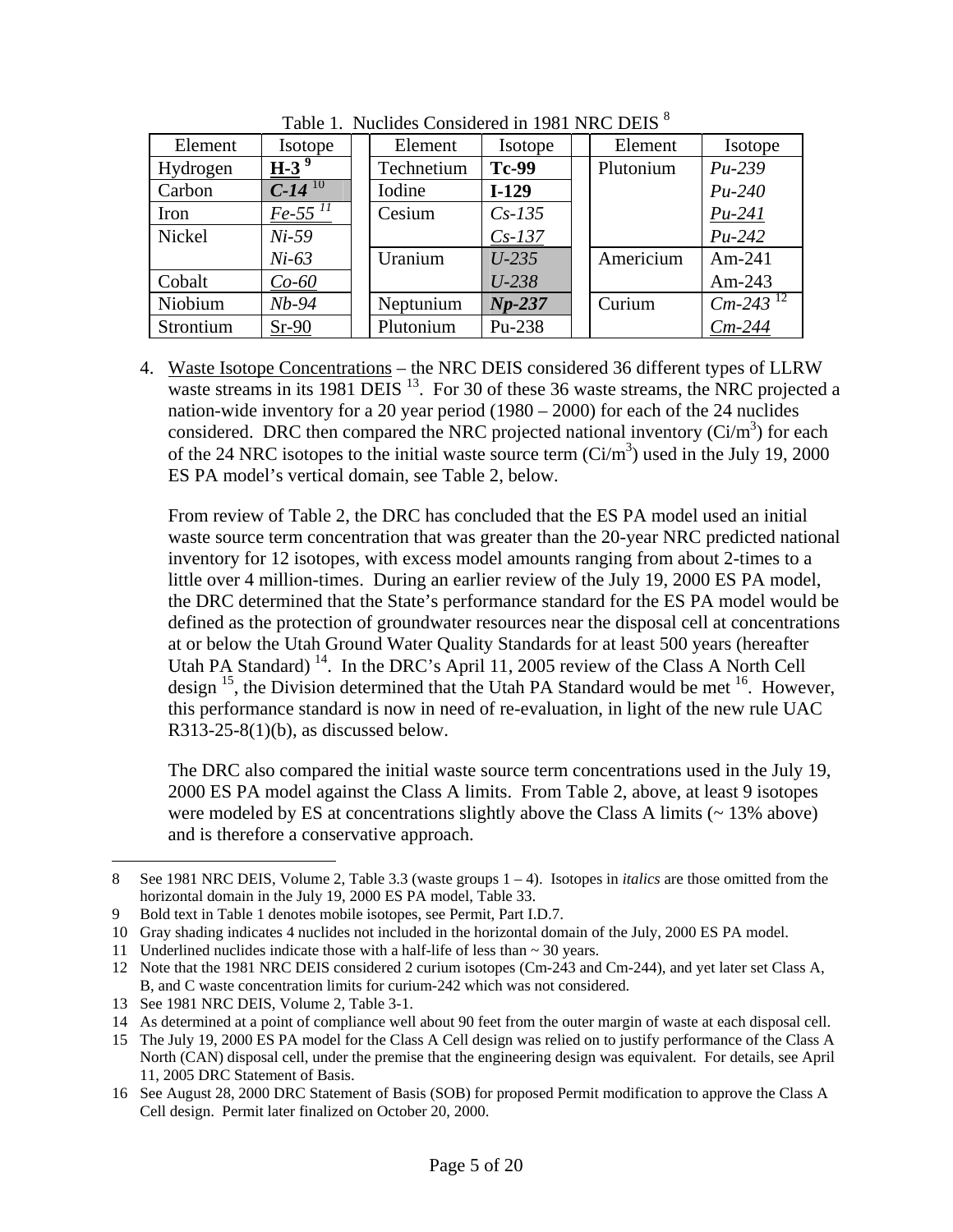|                        |               |             |              |              | Is ES          |                  |          | Is ES                   |
|------------------------|---------------|-------------|--------------|--------------|----------------|------------------|----------|-------------------------|
|                        |               | 1981 NRC    | 7/19/00 ES   |              | PA             | Class A Limit    |          | PA                      |
|                        |               | <b>DEIS</b> | PA Model     | Ratio of     | Value          | $(Ci/m3)^{17}$   |          | Value                   |
| 1981 NRC               |               | Total       | Source       | ES Value /   | Greater        | Table I          | Table II | Greater                 |
| <b>DEIS</b>            | Half-life     | Activity    | Term         | NRC DEIS     | than           | Long-            | Short-   | than                    |
| Isotopes <sup>18</sup> | (yr)          | (Ci/m3)     | (Ci/m3)      | Value        | NRC's?         | lived            | lived    | Class A?                |
| $H-3$                  | 12.35         | 3,274.0     | 45.0         | 0.01         | N <sub>o</sub> |                  | 40.0     | <b>YES</b>              |
| $C-14$                 | 5,760         | 576.3       | 9.0          | 0.02         | No             | $0.8 / 8.0^{19}$ |          | maybe                   |
| FE-55                  | 2.73          | 2,390.0     | 792.0        | 0.33         | N <sub>o</sub> | n/a              | n/a      | n/a                     |
| NI-59                  | 76,000.0      | 1.5         | 25.2         | 16.63        | <b>YES</b>     | $22.0^{20}$      |          | <b>YES</b>              |
| $CO-60$                | 5.27          | 3,495.4     | 792.0        | 0.23         | No             |                  | 700.0    | <b>YES</b>              |
| $NI-63$                | 100.1         | 453.7       | 4.0          | 0.01         | N <sub>o</sub> |                  | 3.5      | <b>YES</b>              |
| <b>NB-94</b>           | 20,300        | 1.02E-02    | 2.34E-02     | 2.29         | <b>YES</b>     | $0.02^{21}$      |          | <b>YES</b>              |
| SR-90                  | 28.79         | 1,156.3     | 4.50E-02     | 3.89E-05     | N <sub>o</sub> |                  | 0.04     | <b>YES</b>              |
| <b>TC-99</b>           | 213,000       | 5.17E-04    | 3.38E-01     | 653.89       | <b>YES</b>     | 0.30             |          | <b>YES</b>              |
| $I-129$                | 15,700,000    | 5.11E-04    | 9.00E-03     | 17.61        | <b>YES</b>     | 0.008            |          | <b>YES</b>              |
| $CS-135$               | 2,300,000     | 5.17E-04    | $2.07E + 03$ | 4,004,749.98 | <b>YES</b>     | n/a              | n/a      | n/a                     |
| CS-137                 | 30.07         | 1,158.8     | 1.1          | 9.75E-04     | N <sub>o</sub> |                  | 1.0      | <b>YES</b>              |
| $U-235$                | 704,000,000   | 1.70E-04    | 3.42E-03     | 20.11        | <b>YES</b>     | n/a              | n/a      | n/a                     |
| $U-238$                | 4,470,000,000 | 1.21E-03    | 6.05E-01     | 500.36       | <b>YES</b>     | n/a              | n/a      | $\mathrm{n}/\mathrm{a}$ |
| $NP-237$               | 2,140,000     | 1.35E-08    | 0.018        | 1,335,831.04 | <b>YES</b>     | $0.018^{22}$     |          | no                      |
| PU-238                 | 87.7          | 1.3         | 0.018        | 0.01         | No             | 0.018            |          | no                      |
| PU-239 / 240           | 24,110/6,563  | 1.8         | 0.036        | 0.02         | No             | 0.018            |          | no                      |
| PU-241                 | 14.4          | 35.6        | 0.6          | 0.02         | N <sub>o</sub> | 350.0            |          | no                      |
| PU-242                 | 373,300       | 3.87E-03    | 1.80E-02     | 4.65         | <b>YES</b>     | 0.018            |          | no                      |
| AM-241                 | 432.2         | 576.0       | 0.018        | 3.12E-05     | No             | 0.018            |          | no                      |
| AM-243                 | 7,370         | 4.29E-04    | 1.80E-02     | 41.91        | <b>YES</b>     | 0.018            |          | no                      |
| CM-243                 | 29.1          | 5.12E-04    | 1.80E-02     | 35.12        | <b>YES</b>     | 0.018            |          | no                      |
| CM-244                 | 18.1          | 4.34E-03    | 1.80E-02     | 4.14         | <b>YES</b>     | 0.018            |          | no                      |

Table 2. NRC 20 Year Projected Nationwide Inventory vs. 7/19/00 ES PA Model

It is also interesting to note in Table 2, above, that of the 24 nuclides considered in the NRC DEIS, the July 19, 2000 ES PA model used excess waste source term concentrations for 3 isotopes that have no corresponding Class A limit (Cs-135, U-235, and U-238). In these 3 cases, the excess waste concentrations ES modeled ranged from about 20-times to a little over 4 million-times over the levels considered by the NRC.

20 Class A limit for Ni-59 and Nb-94 is based on activity of activated metal.

<sup>17</sup> Class A waste concentration limits found in 10 CFR 61.55(a)(3), Tables I and II.

<sup>18</sup> The 5 isotopes in bold text and underline are part of the 15 mobile isotopes defined in Permit, Part I.D.7.

<sup>19</sup> Class A limit for C-14 in 10 CFR 61.55, Table 1 is defined in 2 ways; C-14 in activated metal  $(8.0 \text{ Ci/m}^3)$  and all other C-14 forms  $(0.8 \text{ Ci/m}^3)$ .

<sup>21</sup> ibid.

<sup>22</sup> Class A limit for transuranic (TRU) nuclides with half-life > 5 years (Np-237, Pu-238, Pu-239, Pu-240, Pu-241, Pu-242, Am-241, Am-243, Cm-243, and Cm-244) based on 100 nCi/gm limit in 10 CFR 61.55, Table 1. The 7/19/00 ES PA model assumed waste bulk density was 1.8 gm/cc. Therefore, Class A limit for these 10 TRU nuclides =  $0.018 \text{ Ci/m}^3$ .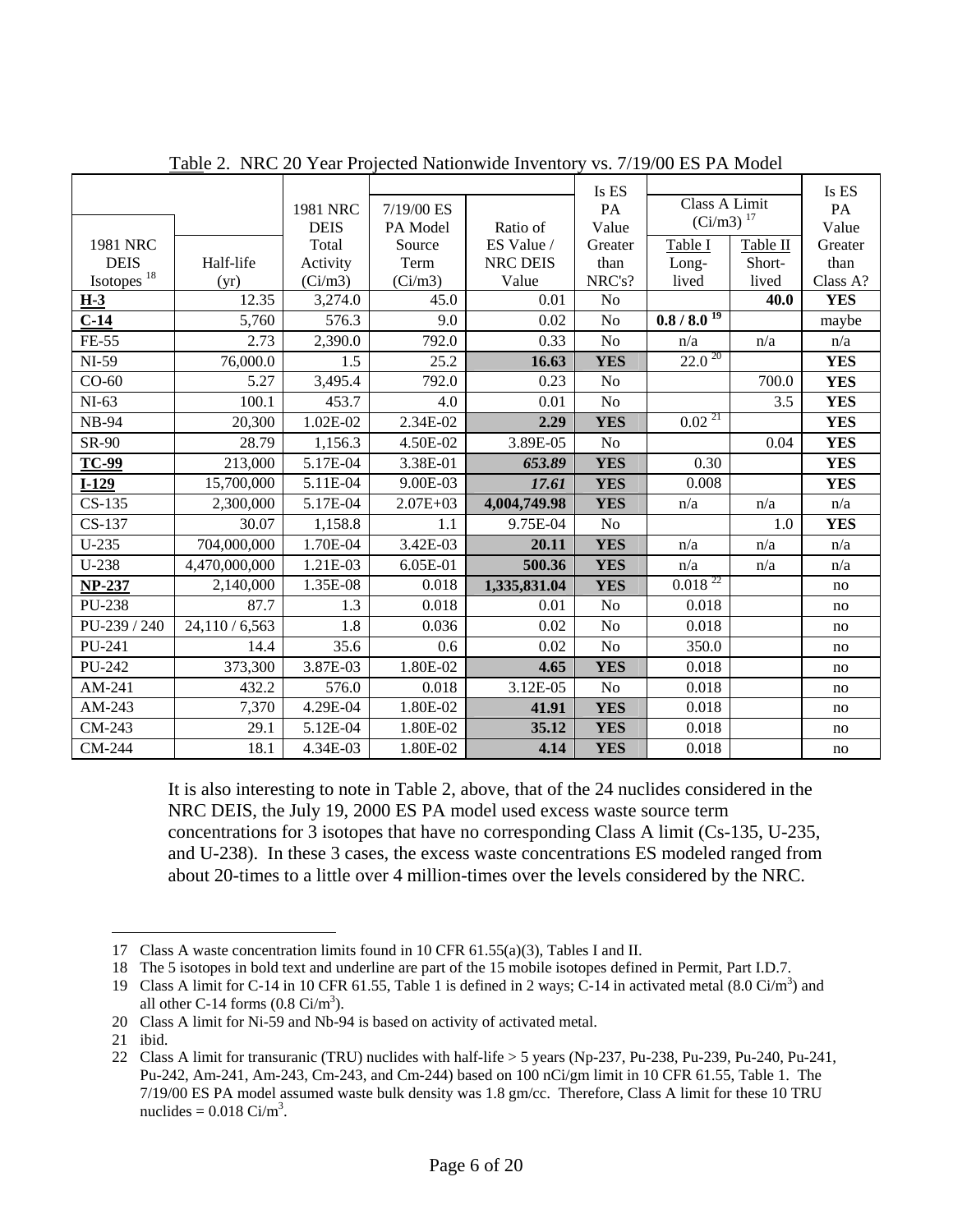The effect of the new peak dose requirement in UAC R313-25-8(1)(b) on the Utah PA Standard that DRC previously applied to the Class A and Class A North Cells, is currently unknown, but can be examined during new PA analysis. New PA analysis is warranted in that after approval of the July, 2000 ES PA model, the NRC published new scientific guidance for PA modeling that has yet to be applied to the Clive facility  $^{23}$ . New PA modeling with this guidance will provide an opportunity to examine the effects of waste with elevated isotope source term concentrations with respect to disposal facility and site performance.

In conclusion, the DRC has determined that the proposed SempraSafe waste complies with the requirements of UAC R313-25-8(1)(a), although other improvements are needed to the currently approved ES PA model.

# **UAC R313-25-8(1)(b):**

*(1) The licensee or applicant shall conduct a site-specific performance assessment and receive Executive Secretary approval prior to accepting any radioactive waste if: …*

*"(b) the waste is likely to result in greater than 10 percent of the dose limits in R313-25- 19 during the time period at which peak dose would occur, or"* 

#### DRC Finding

To determine if the proposed SempraSafe waste meets this new requirement, at least 3 questions are relevant:

*Question 1: Which exposure pathway is critical to design and performance of the Clive disposal cells and control of the proposed SempraSafe waste?* 

Answer: groundwater was the critical pathway in the July, 2000 ES PA model. All other potential exposure pathways were previously eliminated due to high saline content of local soil and groundwater, and the expected limited land uses and little beneficial use of nearby water resources.

#### *Question 2: What are the applicable dose limits pursuant to R313-25-19?*

Answer: the dose limit for the groundwater pathway defined in R313-25-19 is 4 mR/yr or less. This is the same dose limit for beta-gamma emitters in the Utah Ground Water Quality Protection (GWQP) Rules <sup>24</sup>, and is significantly lower than the NRC requirement (25 mR/yr) <sup>25</sup>. Dose limits are directly proportional to the nuclide groundwater concentrations (pCi/l) predicted by the ES PA model at the point of compliance (POC) well, and are calculated by use of dose conversion factors (DCFs). Historically, the DRC has relied on dose conversion factors from published government sources.

<sup>23</sup> See NUREG-1573, published in October, 2000.

<sup>24</sup> See UAC R317-6-2, Table 1.

<sup>25</sup> NRC dose limit, 25 mR/yr, defined in 10 CFR 61.41.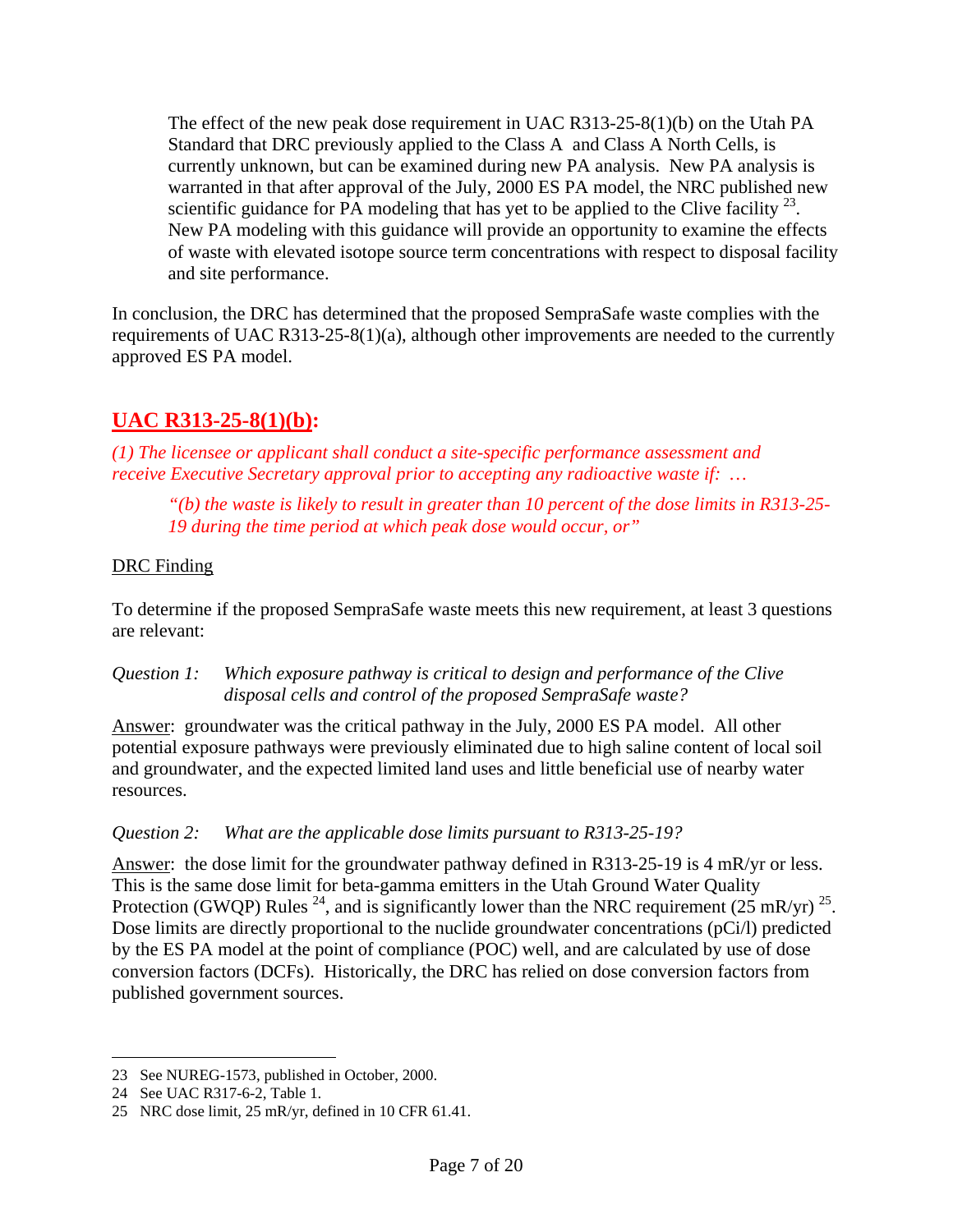However, when issuing the first Permit (1991), the Executive Secretary of the Water Quality Board followed the requirements of the GWQP Rules, and used DCF from the National Bureau of Standards (NBS) Handbook 69 26, published in 1963 and is now obsolete in terms of modern human dosimetry models. These same DCFs are currently used in the EPA drinking water regulations  $27$ . When the 1991 Permit was issued, more current dose conversion factors were available from another branch of the U.S. EPA  $(1988)$ <sup>28</sup>, but were not used by the State. These 1988 EPA DCFs were based on research found in Publication 30 (circa 1979 – 1981) of the International Commission on Radiation Protection (ICRP) 29.

In May, 1998<sup>30</sup>, and at the request of ES, the DRC modified the GWQS for radionuclides at the Clive site, based on tentative drinking water Maximum Concentration Limits (MCLs) in a July, 1991 draft EPA drinking water rule  $^{31}$ . Later, in September, 1999, EPA published newer DCFs  $^{32}$ that were based on research found in ICRP Publication 72 (1996)  $33$ .

Current DRC rules 34 incorporate by reference effluent limits found in the NRC rules at 10 CFR 20, Appendix B, promulgated in 1994, with the intent of protecting individual members of the public. The NRC rules are based on research found in Publications 56 (1989) and 67 (1993) of the International Atomic Energy Agency <sup>35</sup>.

A review of the vertical domain of the July 19, 2000 ES PA shows that the nuclide concentration limits (or GWQS, and hence the dose limit) for about 84 of the 90 isotopes <sup>36</sup> were based on proposed 1991 EPA drinking water MCLs that were never promulgated by the EPA. Further, there appears to be more current human dosimetry research (and DCFs) that should be considered in determining GWQS for the Clive facility.

#### *Question 3: Did the July 19, 2000 ES PA model predict peak nuclide groundwater concentrations (pCi/l) at the POC wells? If so, will the proposed SempraSafe waste have concentrations that are more than 10% of said ES PA source term?*

Answer: peak concentrations were available for many nuclides in the vertical domain of the ES PA. However the POC well is found in the horizontal domain, and is currently considered the potential point of exposure to the public. DRC review of the ES PA horizontal model predictions shows peak concentration (and hence peak dose) for only 1 of the 90 nuclides simulated, rhenium-187 (Re-187)<sup>37</sup>.

- 34 UAC R313-15-302(2)(b)(i)
- 35 Personal communication, Ms. Gwyn Galloway, DRC.
- 36 See July 19, 2000 ES PA Model, Table 18.

<sup>26</sup> For H-3 and Sr-90, the GWQP Rules already promulgated GWQS, so no dose conversion was needed

<sup>27</sup> See 40 CFR 141.66(d)(2).

<sup>28</sup> September, 1988 EPA Federal Guidance Report No. 11, published by the Office of Radiation Programs.

<sup>29</sup> Ibid., see p. 4

<sup>30</sup> See May 15, 1998 DRC SOB, p. 6.

<sup>31</sup> U.S. EPA draft rule, Federal Register, Vol. 56, No. 138, pp. 33050 - 33127.

<sup>32</sup> September, 1991, EPA Federal Guidance Report (FGR) No. 13, published by the Office of Radiation and Indoor Air.

<sup>33</sup> Ibid., p. 3.

<sup>37</sup> See July 19, 2000 ES PA Model, Table 33. Peak concentration for Re-187 (1.1E+7 pCi/l) found at  $\sim 1,090$ years. The ES report states the corresponding GWQS should be 5.82E+5 pCi/l (see Table 18), and that the GWQS was exceeded in 745 years (see Table 32).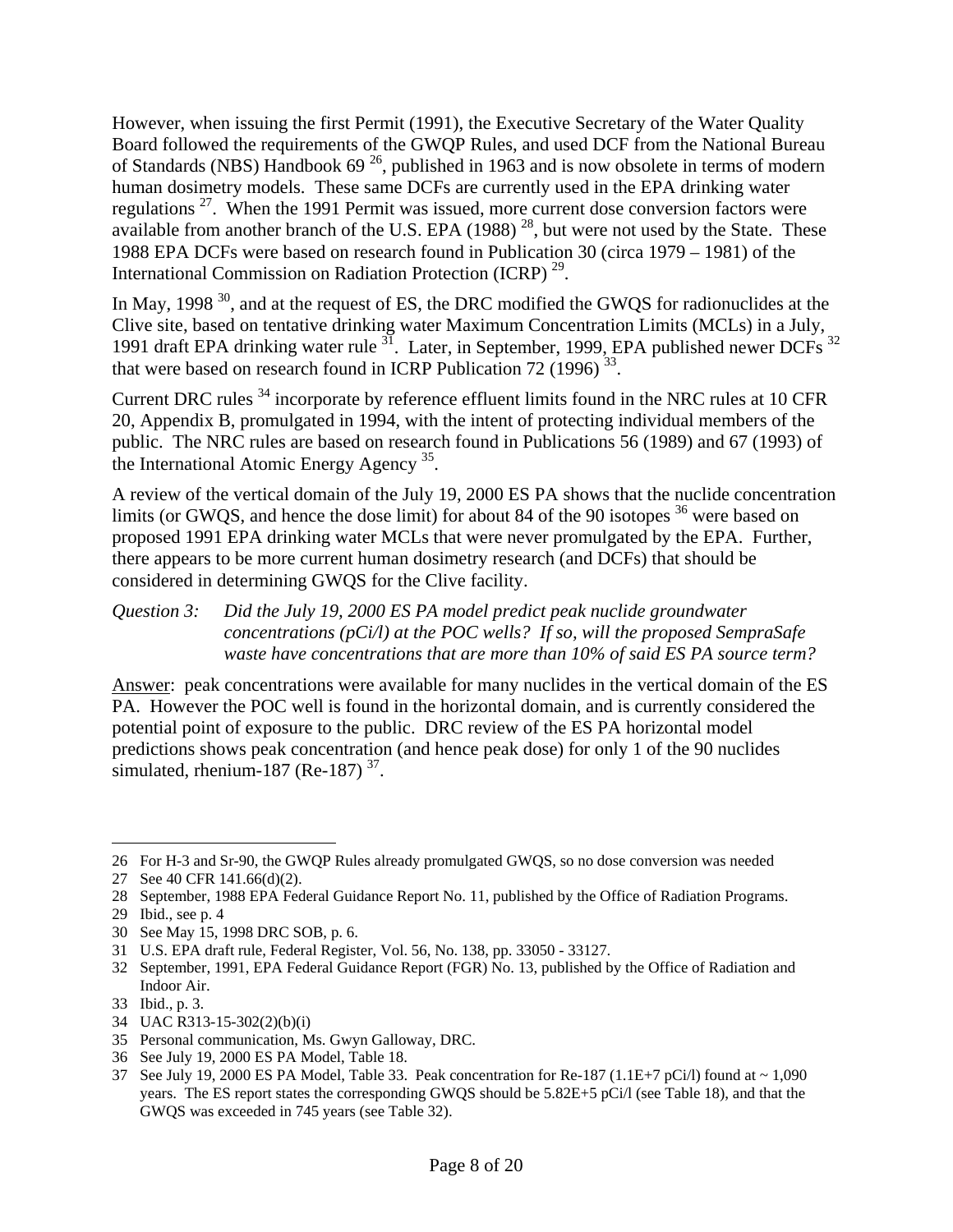As a result, the DRC can only determine an acceptable initial waste source term (and a 10% corresponding waste limit) for Re-187 only.

The Executive Secretary has also determined that after approval of the July, 2000 ES PA model, the NRC published new scientific guidance for PA analysis (October, 2000). Application of this more recent guidance is timely, and will allow the DRC to consider all appropriate exposure pathways, and peak activity and dose predictions at appropriate points of future potential exposure. As a result, a new PA model is not only in order, but also recognizes the fact that pyrolysis treated Class A resin waste, similar to SempraSafe, has been disposed of at Clive for the last 10 years (approximately).

# **UAC R313-25-8(1)(c):**

*(1) The licensee or applicant shall conduct a site-specific performance assessment and receive Executive Secretary approval prior to accepting any radioactive waste if: …* 

*"(c) the waste will result in greater than 10 percent of the total site source term over the operational life of the facility, or*"

### DRC Findings

At least 3 options are apparent to perform this test:

- 1. Total Inventory Prediction including an estimate of the total activity of an isotope or suite of isotopes at closure. This value could be discrete for each disposal cell, or collective for the entire facility. The total could then be multiplied by 10% in order to perform the test. ES has informally stated that it is impossible today to predict what the final inventory will be at closure. The Executive Secretary agrees with the difficulty in determining or predicting the final waste inventory at the time of closure.
- 2. Approved PA Waste Source Term Concentration use of the initial waste source term concentration  $(Ci/m^3)$  in the vertical domain of the July 19, 2000 ES PA model can allow the total activity or "… site source term over the operational life of the facility, …" to be determined. This is simply done by multiplying initial waste activity in the ES PA model  $(Ci/m<sup>3</sup>)$  by the total volume authorized  $(m<sup>3</sup>)$ . This approach assumes that: 1) the imaginary cubic meter of waste (ES PA vertical model) is fully representative of all wastes above and beside it, 2) that waste placement has ceased, the cell closed with a cover system, and steady-state infiltration conditions have been reached <sup>38</sup>, and 3) that the ES PA was successful in its demonstration that the 500-year Utah Performance Standard was met at the POC well <sup>39</sup>. This approach has already been implied in an ES submittal, but with emphasis on isotopes that meet the Class A limits  $40$ .

Using this approach, the total activity in each ES disposal cell at the end of its "operational life" can be calculated. In Table 3, below, the total activity authorized for mobile isotope disposal in the Class A Cell is over 155 Million curies, as based on the

<sup>38</sup> These are fundamental assumptions in the July 19, 2000 ES PA model, see p. 2.

<sup>39</sup> Another possibility is to use the ES PA model's waste concentration from predictions that yield a peak nuclide concentration (or dose), as required by UAC R313-25-8(1)(b). However, this information is currently available for only 1 nuclide, Re-187, see discussion above.

<sup>40</sup> See July 11, 2011 ES letter, p. 3.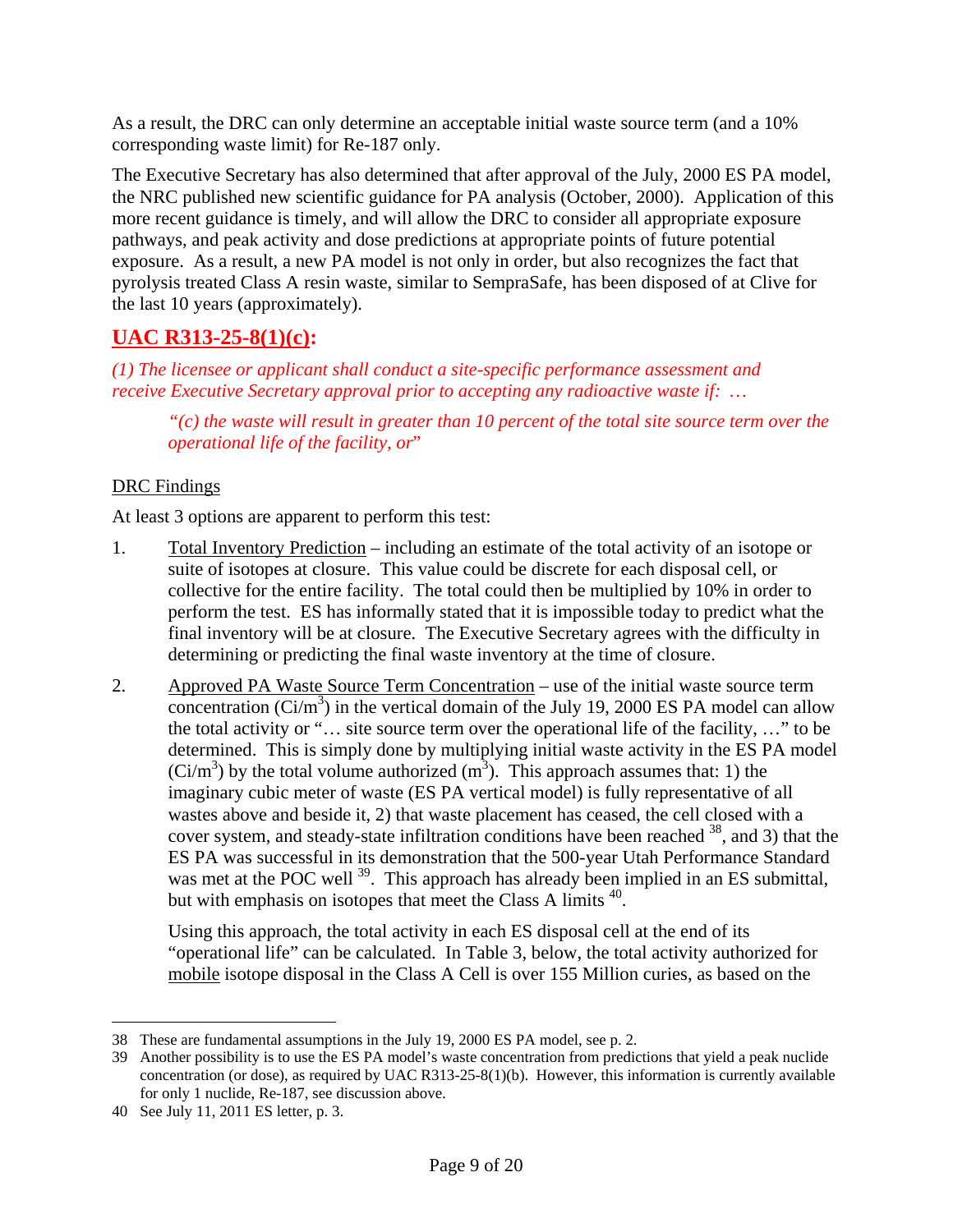currently approved ES PA model  $41$ . Ten percent is 15.5 Million curies. For the Class A North Cell the total mobile isotope activity authorized for disposal would be 70.8 Million curies, and 10% would be 7.08 Million curies. Taken in the aggregate, both cells are currently authorized to receive more than 226 Million curies of mobile nuclides.

It is also important to note that many LLRW isotopes do not have Class A maximum waste limits, in that they are not found in 10 CFR 61.55, Tables I and II (or UAC R313- 15-1009, Tables I and II). Six examples of mobile isotopes in this situation are found in Table 3, below (Al-26, Ca-41, Cl-36, K-40, Re-187, and Tb-158). This finding reinforces the need to consider PA model inputs and results to establish maximum isotope activity inventory limits for each disposal cell (and for the site), in order to determine compliance with UAC R313-25-8(1)(c).

In conclusion, the amount of activity already authorized for disposal at Clive is very large, beyond 226 million curies. Hence, the Executive Secretary does not anticipate that limited volumes of SempraSafe material will cause the facility to fail the requirements at R313-25-8(1)(c).

- 3. Limited Waste Volume Approach although ES, under their current License and Permit, has historically received and disposed of both untreated and treated <sup>42</sup> spent ion exchange resins as Class A waste, the DRC, under R313-14-15(5), can set a limit on the maximum activity or volume of SempraSafe material that can be received in a given year. One approach to a volume limit would be to restrain receipt of future SempraSafe waste to be equal to or less than 1% of the annual volumes of waste ES has received in recent years. This limit would equate to 40,000  $\text{ft}^3/\text{yr}$ . This value is conservative for the following reasons:
	- a. Conservative Volume the nationwide annual average volume of spent ion exchange resins generated by nuclear power plants in the United States is about 90,621 ft<sup>3</sup>, as estimated by the Electric Power Research Institute (EPRI)<sup>43</sup> As a result, a 40,000 ft<sup>3</sup> limit at Clive would amount to only 44.1% of all resins generated each year nationwide by the U.S. nuclear power industry.
	- b. Conservative Activity at Receipt as determined by the same EPRI report, the nationwide annual average activity was 43,800 Ci/yr for 28 isotopes reported in spent ion exchange resins from the entire U.S. nuclear power industry  $44$ . The possible fraction of this nationwide annual activity that could arrive at Clive would be only 44.1% of this amount, or 19,333 Ci, which is small compared to the 226,675,444 Ci

<sup>41</sup> The 15 mobile isotopes represent only 17% of the 90 isotopes analyzed in the vertical domain of the 7/00 ES PA model. Total activity for all mobile and non-mobile isotopes would be much higher.

<sup>42</sup> Historic treatment of spent ion exchange resins includes thermal or pyrolysis treatment.

<sup>43</sup> See EPRI Report 1016120, Table 6-8 which provide a 4-year average volume (90,621 ft<sup>3</sup>) of spent ion exchange resins generated by the U.S. nuclear power plant industry for both boiling water reactors  $(37,021 \text{ ft}^3)$  and pressurized water reactors (53,0600 ft3) between 2003 and 2006. Report authors state that waste shipment manifests were examined from 41 different power plants (ibid., pp. vi-vii).

<sup>44</sup> See EPRI Report 1016120, Table 6-12, where the 4-year average national activity of spent ion exchange resins from U.S. nuclear power plants, for both boiling water reactors and pressurized water reactors was stated to be 43,800 Ci/yr.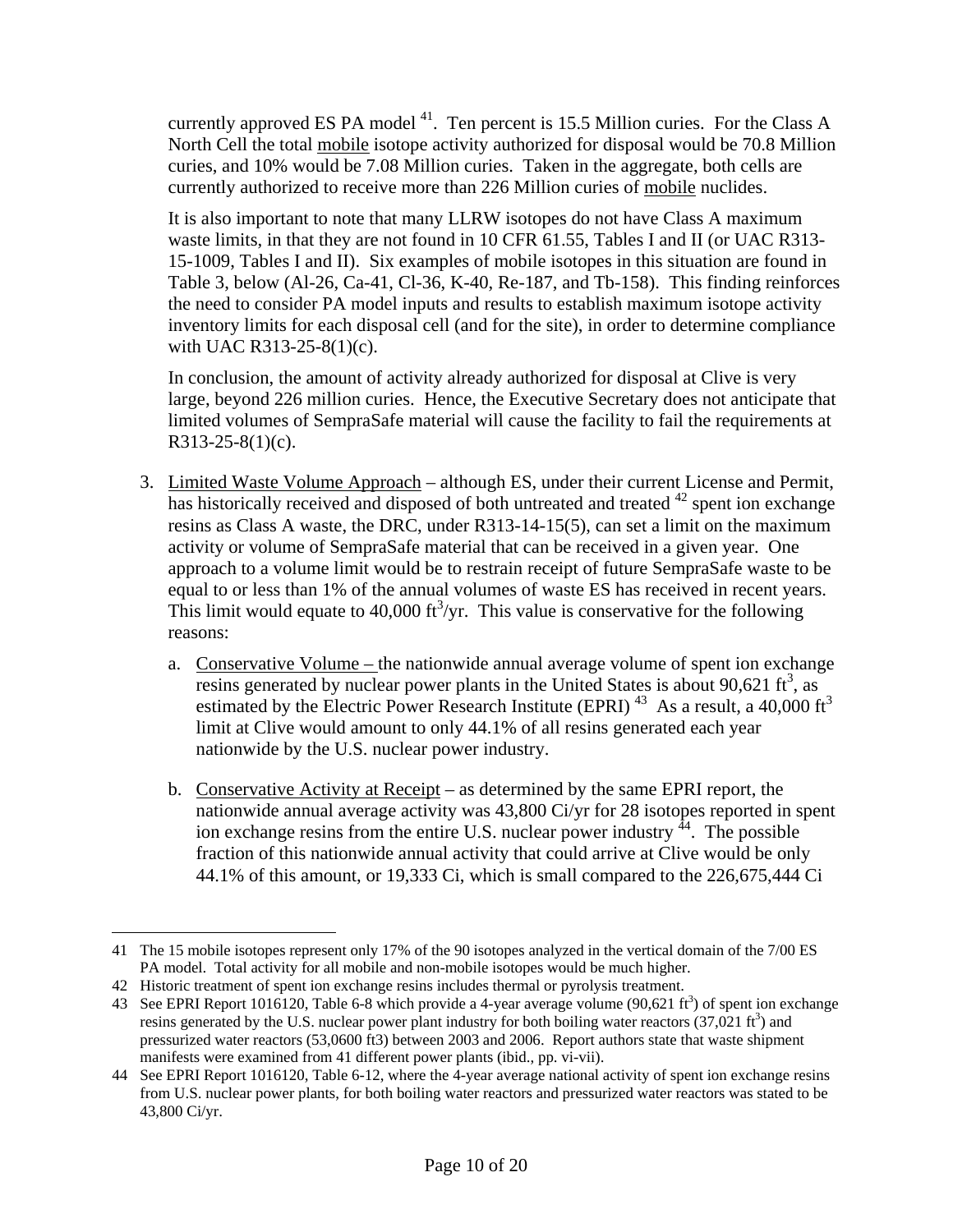for the 15 mobile isotopes already authorized by the DRC in its approval of the July, 2000 ES PA model, see Table 3 below .

|                              |              | 7/19/00            |                  | Calculated Total Cell Inventory Based on            |            |                                  |            |              |  |
|------------------------------|--------------|--------------------|------------------|-----------------------------------------------------|------------|----------------------------------|------------|--------------|--|
| ES PA                        |              |                    |                  | 7/19/00 ES PA Model Waste Source Term <sup>45</sup> |            |                                  |            |              |  |
|                              |              | Model              |                  | Class A Cell <sup>46</sup>                          |            | Class A North Cell <sup>47</sup> |            | <b>Both</b>  |  |
|                              | Half         | Source             | Class A          | Total                                               | 10% of     | Total                            | $10\%$ of  | <b>Cell</b>  |  |
| <b>Mobile</b>                | Life         | Term <sup>48</sup> | Limit            | Calculated <sup>49</sup>                            | Total      | Calculated                       | Total      | <b>Total</b> |  |
| <b>Isotope</b> <sup>50</sup> | (yrs)        | (Ci/m3)            | (Ci/m3)          | (Ci)                                                | (Ci)       | (Ci)                             | (Ci)       | (Ci)         |  |
| $Al-26$                      | 717,000      | 1.21E-07           | n/a              | 0.35                                                | 0.04       | 0.16                             | 0.02       | 0.51         |  |
| <b>Bk-247</b>                | 1,380        | 1.78E-10           | 0.018            | $5.2E-4$                                            | $5.2E - 5$ | $2.3E-4$                         | $2.3E-5$   | $7.5E-4$     |  |
| $C-14$                       | 5,760        | 9.0                | $0.8 / 8.0^{51}$ | 2,317,455                                           | 231,746    | 1,053,562                        | 105,356    | 3,371,017    |  |
| $Ca-41$                      | 103,000      | 2.90E-06           | n/a              | 8.4                                                 | 0.84       | 3.8                              | 0.38       | 12.22        |  |
| Cf-249                       | 351          | $2.7E-10$          | 0.018            | 7.8E-4                                              | 7.8E-5     | $3.6E - 4$                       | $3.6E - 5$ | 1.14E-3      |  |
| $Cf-250$                     | 13.08        | 1.53E-04           | 0.018            | 443.2                                               | 44.3       | 201.5                            | 20.15      | 644.7        |  |
| $Cl-36$                      | 301,000      | 5.09E-07           | n/a              | 1.47                                                | 0.15       | 0.67                             | 0.067      | 2.14         |  |
| $H-3$                        | 12.35        | 45.0               | 40.0             | 115,872,754                                         | 11,587,275 | 52,678,105                       | 5,267,810  | 168,550,859  |  |
| $I-129$                      | 15,700,000   | 0.009              | 0.008            | 23,175                                              | 2,317      | 10,536                           | 1,054      | 33,710       |  |
| $K-40$                       | $1.42E + 09$ | 12.6               | n/a              | 36,499,917                                          | 3,649,992  | 16,593,603                       | 1,659,360  | 53,093,520   |  |
| $Na-22$                      | 2.6          | 792                |                  | 202,777                                             | 20,278     | 92,187                           | 9,219      | 294,964      |  |
| Np-237                       | 2,140,000    | 0.018              | 0.018            | 52,143                                              | 5,214      | 23,705                           | 2,371      | 75,848       |  |
| Re-187                       | $4.35E+10$   | 0.0158             | n/a              | 45,770                                              | 4,577      | 20,808                           | 2,081      | 66,578       |  |
| $Tb-158$                     | 180          | 1.06E-06           | n/a              | 3.07                                                | 0.31       | 1.4                              | 0.14       | 4.5          |  |
| Tc-99                        | 213,000      | 0.338              | 0.30             | 869,046                                             | 86,905     | 395,086                          | 39,509     | 1,264,131    |  |
|                              |              |                    | Total:           | 155,883,493                                         | 15,588,349 | 70,867,799                       | 7,086,780  | 226,675,444  |  |

Table 3. Authorized Inventory from 7/19/00 ES PA model: **Mobile Isotopes Only**

Further, the 19,333 Ci/yr that might arrive at Clive is likely over-estimated in that:

1) *Reactors in the Atlantic Compact* – power plants found in Connecticut, New Jersey, and South Carolina already have disposal access to the Barnwell, South Carolina facility 52. Hence not all 104 U.S. nuclear power plants will utilize the SempraSafe treatment process and dispose resins at Clive, and

<sup>45</sup> These values represent the end of the operational life of each cell, in that the ES PA model was based on a closed cell, steady state scenario.

<sup>46</sup> Total Class A Cell waste capacity = 3,788,896 yd<sup>3</sup> (2,896,819 m<sup>3</sup>), as defined by the approved engineering design in Permit.

<sup>47</sup> Total Class A North Cell waste capacity =  $1,722,509$  yd<sup>3</sup> (1,316,953 m<sup>3</sup>), as defined by the approved engineering design in Permit.

<sup>48</sup> Initial waste source term concentration in the vertical domain of the 7/19/00 ES PA model, see Table 29 (topslope simulation).

<sup>49</sup> For each disposal cell, the total calculated cell inventory is based on either the ES PA waste source term value (vertical domain), or the Class A limit, whichever is least (in  $Ci/m<sup>3</sup>$ ), multiplied by the total authorized cell disposal volume  $(m<sup>3</sup>)$ .

<sup>50</sup> These 15 mobile isotopes represent only 17% of the 90 isotopes analyzed in the 7/00 ES PA model's vertical domain. Total activity for all mobile and non-mobile isotopes would be much higher.

<sup>51</sup> Class A limit for C-14 in activated metal =  $8.0$  Ci/m<sup>3</sup>, for all other forms it is 0.8 Ci/m3, see 10 CFR 61.55, Table I. Cell inventory values here based on the lower limit  $(0.8 \text{ Ci/m}^3)$ .

<sup>52</sup> States in the Atlantic Compact can be found at the following NRC website: http://www.nrc.gov/waste/llwdisposal/licensing/compacts.html.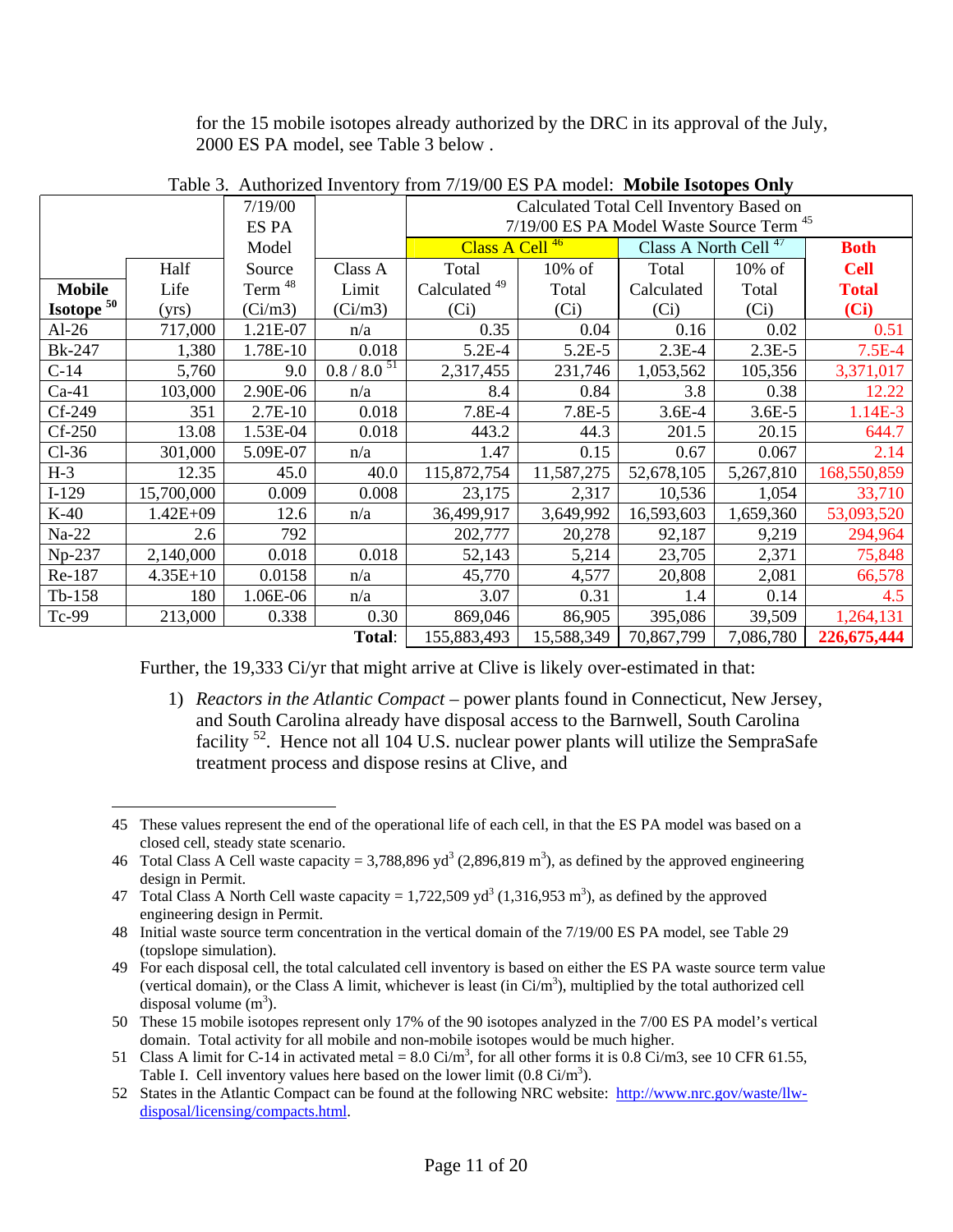2) *Limited Fraction of Mobile Isotopes* - of the 28 isotopes EPRI considered, only 3 were mobile, i.e., H-3 (74.8 Ci/yr), C-14 (63 Ci/yr), and Tc-99 (4.52 Ci/yr)<sup>53</sup>. Under the EPRI report, these 3 mobile isotopes would contribute an average of about 142 Ci/yr to the SempraSafe wastes that could arrive at Clive. In comparison, the combined H-3, C-14, and Tc-99 activity already authorized for Clive disposal is 173,186,007 Ci<sup>54</sup>, which equates to 76.4% of the total mobile isotope activity authorized at Clive (226,675,444 Ci).

After due consideration of the 3 options available, the Executive Secretary has decided to set a maximum annual volume of SempraSafe waste that can be received based on 1% of the waste volumes received by ES in recent years, or 40,000  $\text{ft}^3/\text{yr}$ , as a means to perform the test required by UAC R313-25-8(1)(c). This limit will apply until a new PA is submitted, analyzed and approved.

# **UAC R313-25-8(1)(d):**

*(1) The licensee or applicant shall conduct a site-specific performance assessment and receive Executive Secretary approval prior to accepting any radioactive waste if: …* 

*"(d) the disposal of the waste would result in an unanalyzed condition not considered in R313-25."* 

#### DRC Findings:

1

The Executive Secretary has determined it most appropriate to conduct this evaluation by considering 3 issues, including:

1. Considerations in the 1981 NRC DEIS - this was appropriate since it formed the basis for 10 CFR 61, and later UAC R313-25. As discussed above, the Division has determined the SempraSafe waste appears consistent with the ion exchange resins and waste treatment processes historically considered by the NRC in 1981.

However, new characterization information on isotopes measured in spent ion exchange resins at multiple U.S. nuclear power plants has been recently published by EPRI<sup>55</sup>. Review of this report shows that 11 isotopes known to exist in resin wastes NOT considered in the 1981 NRC DEIS, see Table 4, below 56. However, on close review all of these 11 are short-lived nuclides with a half-life of less than 3 years. Hence, they are not significant for deep time considerations needed in PA analysis for the Clive site.

<sup>53</sup> Ibid., see annual average activity reported by EPRI for H-3, C-14, and Tc-99. The remaining 25 EPRI isotopes are non-mobile. For more information, see EnergySolutions' Ground Water Discharge Permit [UGW450005], Part I.D.7, for the 15 mobile isotopes defined there.

<sup>54</sup> See Table 3, below, for authorized activity of H-3 (168,550,859 Ci), C-14 (3,371,017 Ci), and Tc-99 (1,264,131 Ci) in the Class A and Class A North Cells at Clive.

<sup>55</sup> See EPRI Report 1016120, Table 6-12 Purpose of report is in part to update characterization of wastes generated in U.S. nuclear power plants (ibid., p. .

<sup>56</sup> These same 11 isotopes were also omitted from the 7/00 ES PA model.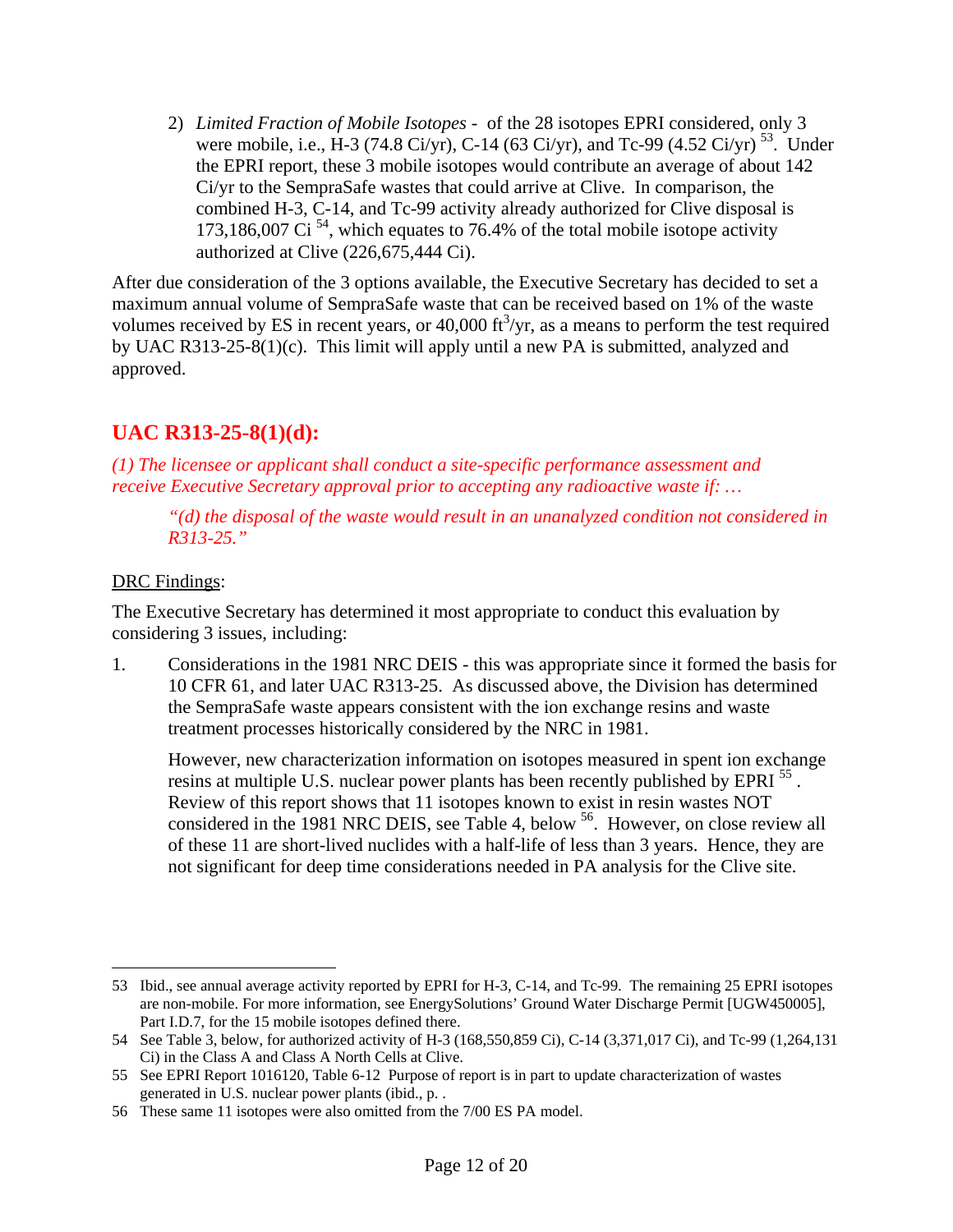|               |                                                          |                                 |                    |          | Nuclide found in: 59 |              |                         |
|---------------|----------------------------------------------------------|---------------------------------|--------------------|----------|----------------------|--------------|-------------------------|
|               | Half-life [yr],                                          | <b>U.S. Nuclear Power Plant</b> |                    |          | 1981<br>7/00 ES PA   |              |                         |
|               | unless                                                   | Resin Waste Activity (Ci)       |                    |          | <b>NRC</b>           |              | Model Domain?           |
| Radionuclide  | indicated <sup>58</sup>                                  | <b>BWR</b>                      | <b>PWR</b>         | Total    | DEIS?                | Vertical     | Horizontal              |
| $H-3$         | 12.32                                                    | 19.8                            | $55$ <sub>.0</sub> | 74.8     | y                    | y            | $\mathbf{y}$            |
| $C-14^{60}$   | $5,700$ <sup>61</sup>                                    | 26.0                            | 37.0               | 63.0     | $\mathbf y$          | $\mathbf y$  | N                       |
| $Cr-51^{62}$  | 27.7 d                                                   | 133.0                           | 2.93               | 136.0    | N                    | N            | N                       |
| $Mn-54$       | 312.12 d                                                 | 1,230.0                         | 233.0              | 1,460.0  | N                    | N            | N                       |
| Fe-55         | 2.74                                                     | 10,800.0                        | 1,500.0            | 12,300.0 | y                    | $\mathbf y$  | N                       |
| Fe-59         | 44.495 d                                                 | 19.8                            | 1.18               | 21.0     | N                    | N            | N                       |
| $Co-57$       | 271.74 d                                                 | 0.29                            | 25.5               | 25.8     | N                    | N            | $\overline{\mathbf{N}}$ |
| $Co-58$       | 70.86 d                                                  | 101.0                           | 1,240.0            | 1,340.0  | N                    | N            | N                       |
| $Co-60$       | 1,925.28 d                                               | 4,220.0                         | 846.0              | 5,070.0  | y                    | y            | N                       |
| <b>Ni-59</b>  | 76,000                                                   | 8.04                            | 11.6               | 19.6     | y                    | $\mathbf{y}$ | N                       |
| <b>Ni-63</b>  | 101.2                                                    | 163.0                           | 2,980.0            | 3,140.0  | $\mathbf y$          | $\mathbf{y}$ | N                       |
| $Zn-65$       | 243.93 d                                                 | 543.0                           | 1.09               | 544.0    | N                    | N            | N                       |
| $Sr-90$       | 28.9                                                     | 6.2                             | 6.4                | 12.6     | $\mathbf y$          | $\mathbf y$  | $\mathbf{y}$            |
| $Zr-95$       | 64.032 d                                                 | 3.76                            | 2.76               | 6.52     | N                    | N            | N                       |
| <b>Nb-94</b>  | 20,300                                                   | 0.000645                        | 0.0131             | 0.0138   | y                    | $\mathbf y$  | N                       |
| Tc-99         | 211,100                                                  | 2.19                            | 2.34               | 4.52     | y                    | y            | y                       |
| Ag- $110m$    | 249.76 d                                                 | 0.00000                         | 0.00000            | 0.00000  | n/a                  | n/a          | n/a                     |
| $Sb-125$      | 2.7582                                                   | 11.4                            | 2.69               | 14.1     | N                    | N            | $\mathbf N$             |
| $Cs-134$      | 2.0648                                                   | 6.83                            | 65.1               | 71.90    | N                    | N            | N                       |
| $Cs-137$      | 30.07                                                    | 42.3                            | 851.0              | 894.0    | y                    | y            | N                       |
| Ce-144        | 284.893 d                                                | 389.0                           | 1,370.0            | 1,760.0  | N                    | N            | N                       |
| <b>Pu-238</b> | 87.70                                                    | 30.9                            | 20.0               | 50.9     | y                    | $\mathbf{y}$ | N                       |
| Pu-239/240    | 24,110 y / 6,563 y                                       | 0.000000                        | 0.000125           | 0.000125 | y                    | y            | $\mathbf{y}$            |
| <b>Pu-241</b> | 14.35                                                    | 0.069                           | 0.052              | 0.121    | y                    | y            | N                       |
| Am-241        | 432.2                                                    | 0.11                            | 0.02               | 0.13     | $\mathbf y$          | $\mathbf{y}$ | $\mathbf{y}$            |
| $Cm-242$      | 162.8 d                                                  | 3.05                            | 2.39               | 5.44     | N                    | N            | N                       |
| $Cm-243$      | 29.1                                                     | 0.0987                          | 0.0309             | 0.13     | y                    | y            | N                       |
| $Cm-244$      | 18.1                                                     | 0.0469                          | 0.0267             | 0.0736   | y                    | y            | N                       |
|               | <b>Total:</b>                                            | 30,600                          | 13,100             | 43,800   |                      |              |                         |
|               | <b>Count of Nuclides Missing in DEIS or ES PA Model:</b> | 11                              | 11                 | 22       |                      |              |                         |

Table 4. 2007 EPRI Survey of U.S. Power Plant Spent Ion Exchange Resins<sup>57</sup>

<sup>57</sup> See EPRI Report 1016120, Table 6-12. Nuclide half-life values have been added here.

<sup>58</sup> Half-life values followed by a "d" indicate days instead of years.

<sup>59</sup> Key to indicators: "y" = yes, "N" = no, "n/a" = not applicable, in that no activity reported by EPRI.

<sup>60</sup> Isotopes in bold red text = those omitted from the 7/00 ES PA Model's horizontal domain.

<sup>61</sup> Blue shading indicates nuclides with a half-life > 30 years and omitted from7/00 ES PA model's horizontal domain.

<sup>62</sup> Nuclides in tan shading = those not included in the 1981 NRC DEIS, Vol. 2, Table 3.3.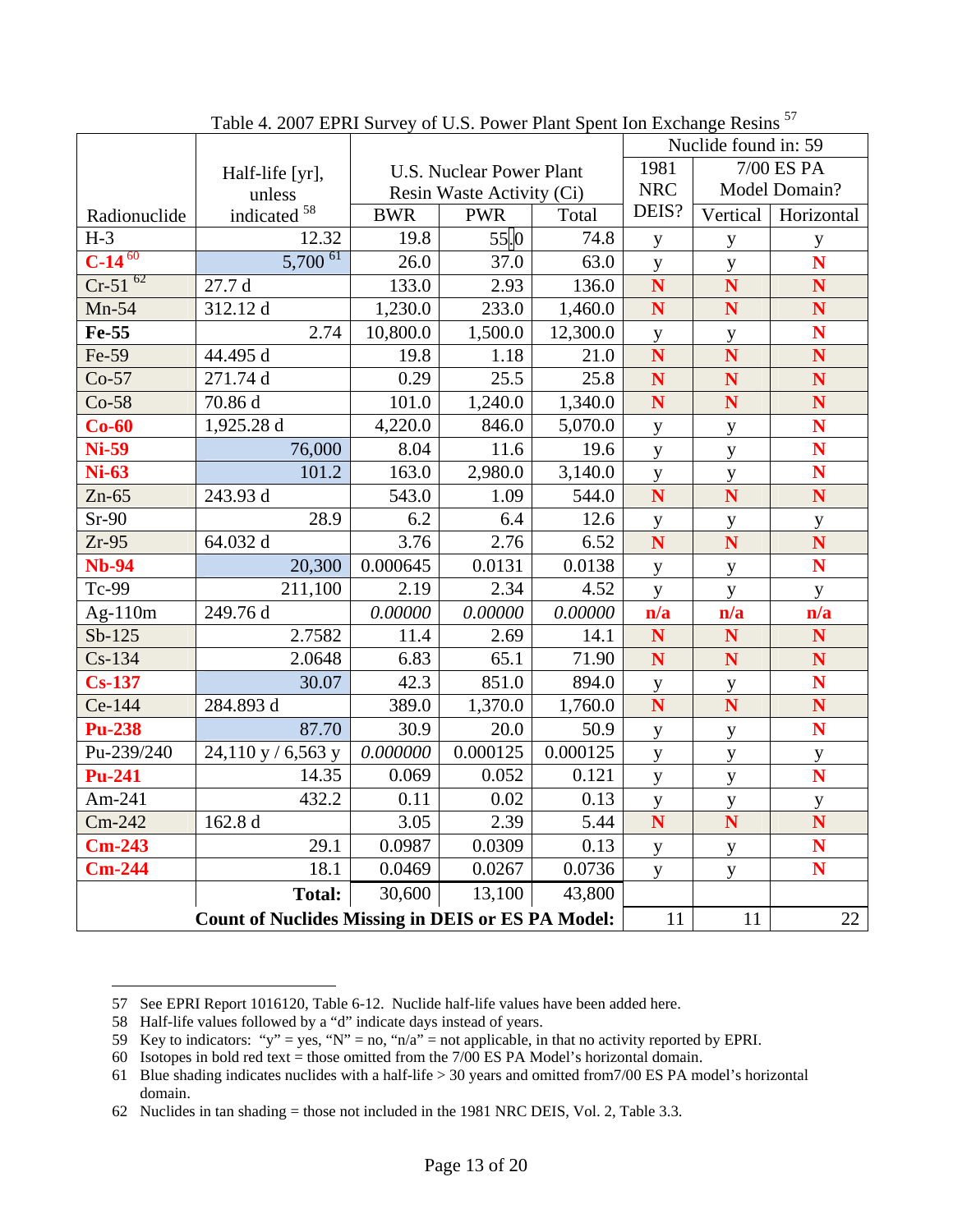2. Analyzed Condition in July 19, 2000 ES PA model –this evaluation is appropriate in that a satisfactory PA analysis is required by R313-25. DRC review of the February and July, 2011 ES submittals, showed little information was provided on why the SempraSafe waste would contain the same isotopes and activity concentrations found in the currently approved July, 2000 ES PA model. As shown in Table 4, above, recent EPRI research has determined there to be 11 isotopes now known to exist in U.S. nuclear power plant wastes (spent ion exchange resins), that were not included in the vertical domain of the July, 2000 ES PA model. Consequently, all 11 are short-lived and are insignificant in terms of the deep time element required.

However, Table 4 also shows 11 other isotopes identified in the recent EPRI report were omitted from analysis in the horizontal domain of the July, 2000 ES PA model  $^{63}$ . Of these 11, six have half-lives that range from 30 to 76,000 years, and should be considered for analysis in a new PA model, including: C-14, Ni-59, Ni-63, Nb-94, Cs-137, and Pu-238. Here again, the opportunity to improve the ES PA model is important in order to assess the long term performance of these and other nuclides at the Clive disposal site.

3. Comparison of Nuclides Already Disposed at Clive - another way to examine unanalyzed conditions, is to compare the inventory of isotopes already disposed at Clive with 90 nuclides examined in the vertical domain of July, 2000 ES PA model. Disposal site inventory information was provided by ES in an October, 2011 waste inventory report for material disposed in the Class A and CAN Cells. DRC staff compared this ES information and found about 25 longer-lived isotopes have been disposed at Clive, and were not analyzed in the approved PA report. These same 24 unanalyzed isotopes were also not considered in the 1981 NRC DEIS<sup>64</sup>. For details, see Table 5, below.

While it is currently unclear if all or any of these 24 unanalyzed isotopes will actually be disposed as part of the SempraSafe waste, the Executive Secretary has decided to err on the side of conservatism until ES is able to successfully demonstrate otherwise. In summary, these 24 un-analyzed isotopes deserve consideration in a new PA model in order to determine if any pose a concern for long-term facility performance.

Such remodeling is also appropriate, as mentioned above, due to the new NRC PA model guidance published in October, 2000. This new modeling may resolve the unanalyzed condition represented by the 24 nuclides in Table 5.

<sup>63</sup> These 11 omitted isotopes include: C-14, Fe-55, Co-60, Ni-59, Ni-63, Nb-94, Cs-137, Pu-238, Pu-241, Cm-243, and Cm-244.

<sup>64</sup> Compare isotopes in Table 5 here with those found in 1981 NRC DEIS, Vol. 2, Table 3.3.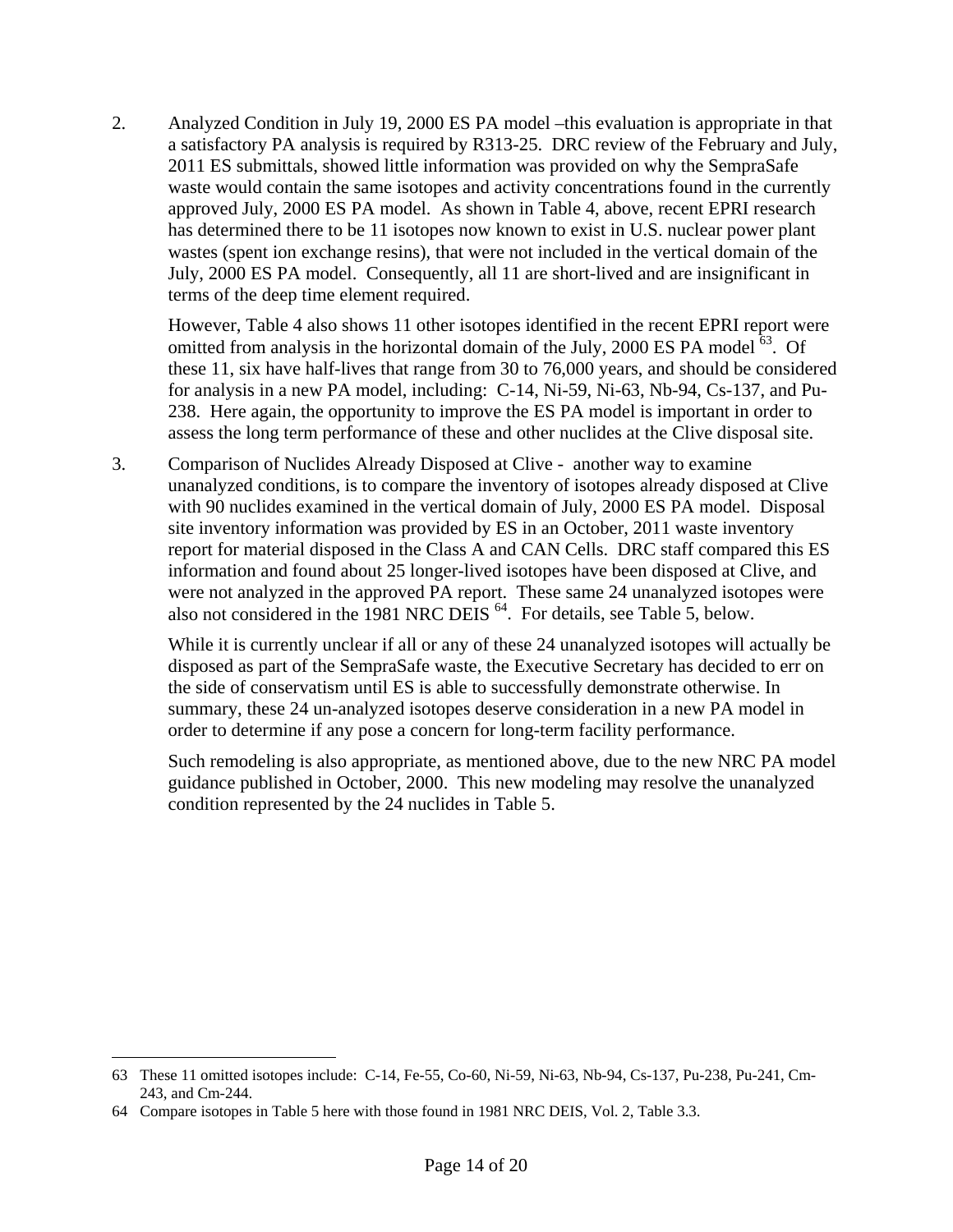|                |                | <b>Class A Cell</b> | radio 3. 180topos Disposõe at Cirve, bat ripparentry riot rinaryzee<br><b>Class A North Cell</b> |                  |  |  |
|----------------|----------------|---------------------|--------------------------------------------------------------------------------------------------|------------------|--|--|
|                |                | <b>Half-life</b>    |                                                                                                  | <b>Half-life</b> |  |  |
| <b>Element</b> | <b>Isotope</b> | (yr)                | <b>Isotope</b>                                                                                   | (yr)             |  |  |
| Argon          | $Ar-39$        | 269                 |                                                                                                  |                  |  |  |
| <b>Bismuth</b> | <b>Bi-208</b>  | $3.68E + 5$         |                                                                                                  |                  |  |  |
| Cerium         | Ce-142         | $> 5E+16$           |                                                                                                  |                  |  |  |
| Curium         | $Cm-250$       | 9,000               | $Cm-250$                                                                                         | 9,000            |  |  |
| Europium       | Eu-150         | 36.9                |                                                                                                  |                  |  |  |
| Gadolinium     | Gd-152         | $1.08E + 14$        |                                                                                                  |                  |  |  |
| Hafnium        | Hf-182         | $9.0E + 6$          |                                                                                                  |                  |  |  |
| Indium         | $In-115$       | $4.41E + 14$        |                                                                                                  |                  |  |  |
| Lutetium       | Lu-176         | $3.78E + 10$        |                                                                                                  |                  |  |  |
| Lead           | Pb-205         | $1.53E+7$           |                                                                                                  |                  |  |  |
| Molybdenum     | $Mo-93$        | 4,000               |                                                                                                  |                  |  |  |
| Neptunium      | Np-236         | 154,000             |                                                                                                  |                  |  |  |
| Rubidium       | $Rb-87$        | $4.75E+10$          |                                                                                                  |                  |  |  |
| Samarium       | $Sm-146$       | $1.03E + 8$         |                                                                                                  |                  |  |  |
|                | Sm-147         | $1.06E + 11$        | Sm-147                                                                                           | $1.06E+11$       |  |  |
|                | Sm-148         | $7.0E+15$           |                                                                                                  |                  |  |  |
|                | Sm-149         | $> 2E+15$           |                                                                                                  |                  |  |  |
| Technetium     | $Tc-98$        | $4.2E + 6$          |                                                                                                  |                  |  |  |
| Tellurium      | Te-123         | $1E+13$             | Te-123                                                                                           | $1E+13$          |  |  |
| Zirconium      | $Zr-93$        | $1.53E + 6$         | $Zr-93$                                                                                          | $1.53E + 6$      |  |  |
| Count:         | 20             |                     | 4                                                                                                |                  |  |  |

Table 5. Isotopes Disposed at Clive, but Apparently Not Analyzed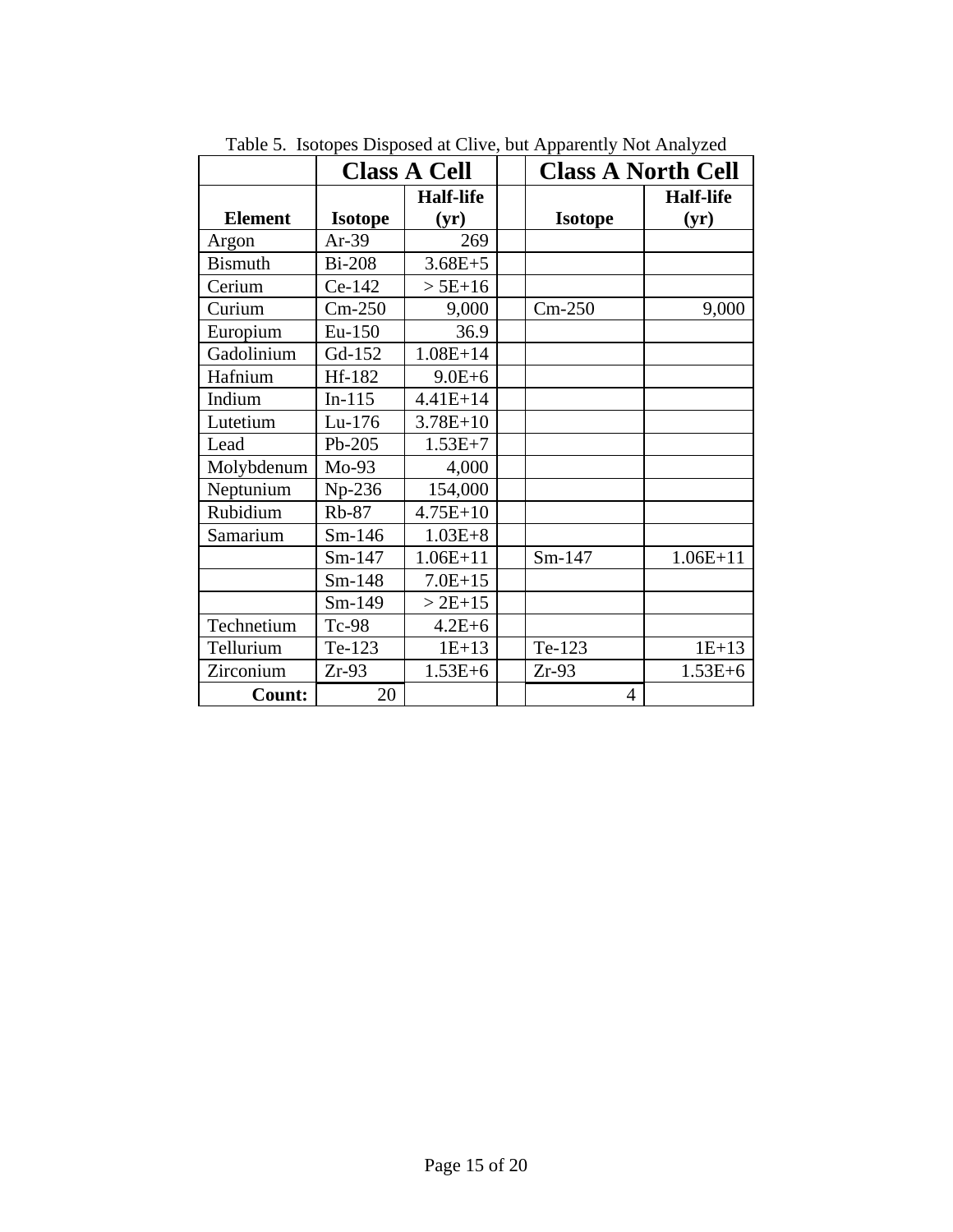#### Conclusions

After reviewing the February 14, 2011 and other ES submittals, the DRC has determined the following:

- 1. Class A Waste the SempraSafe waste is Class A waste and it may be disposed of at the Clive facility in accordance with existing conditions in the License and Permit.
- 2. New Rule at R313-25-8(1) comparison of the July 19, 2000 ES PA, already approved by DRC, with the new requirements in UAC R313-25-8(1), show several items that warrant resolution, these include, but are not limited to:
	- A. Paragraph (a): 1981 NRC DEIS additional work is needed to model the horizontal transport of 4 isotopes considered in the DEIS and omitted from the July, 2000 ES PA model, including: C-14, Np-237, U-235, and .U-238.
	- B. Paragraph (b): 10% Dose Limit Change and Peak Dose –additional PA analysis includes:
		- 1) Re-evaluation of critical exposure pathways,
		- 2) Determination of appropriate groundwater quality standards,
		- 3) PA model simulation for timeframes beyond 500 years, and
		- 4) Determination of peak activity (and dose) at appropriate points of compliance for all critical nuclides.
	- C. Paragraph (c): 10% of Source Term no further examination is required for this test. However, the revised PA model will allow evaluation of the long term containment of six mobile isotopes that are without Class A waste limits in 10 CFR 61.55 and the corresponding DRC rule (Al-26, Ca-41, Cl-36, K-40, Re-187, and Tb-158).
	- D. Paragraph (d): Unanalyzed Conditions in general terms the SempraSafe material is similar to waste considered in the 1981 NRC DEIS (ion exchange resins and treated waste). However, six nuclides recently identified EPRI in nuclear power plant spent ion exchange resins were omitted from the horizontal ES PA model analysis. Also, comparison of nuclides already disposed at Clive may suggest that there could be 24 nuclides in the SempraSafe waste that have not yet been modeled and need PA analysis (see Table 5, above).

 The need to re-examine the July, 2000 ES PA model is further reinforced by discovery that NRC published new scientific guidance for PA analysis (October, 2000) shortly after DRC approved the ES PA report. Therefore, it is important to apply this new guidance as ES resolves the above listed PA model concerns.

3. Uncertainty in Application of Rule – as discussed above, there are some uncertainties about the applicability and application of R313-25-8(1). Given those uncertainties, the best course is to request ES to complete a new PA, and to limit the amount of SempraSafe waste that can be received at EnergySolutions until that PA is approved. EnergySolutions will be directed to complete and submit an appropriately updated PA model and report on or before December *30, 2012*.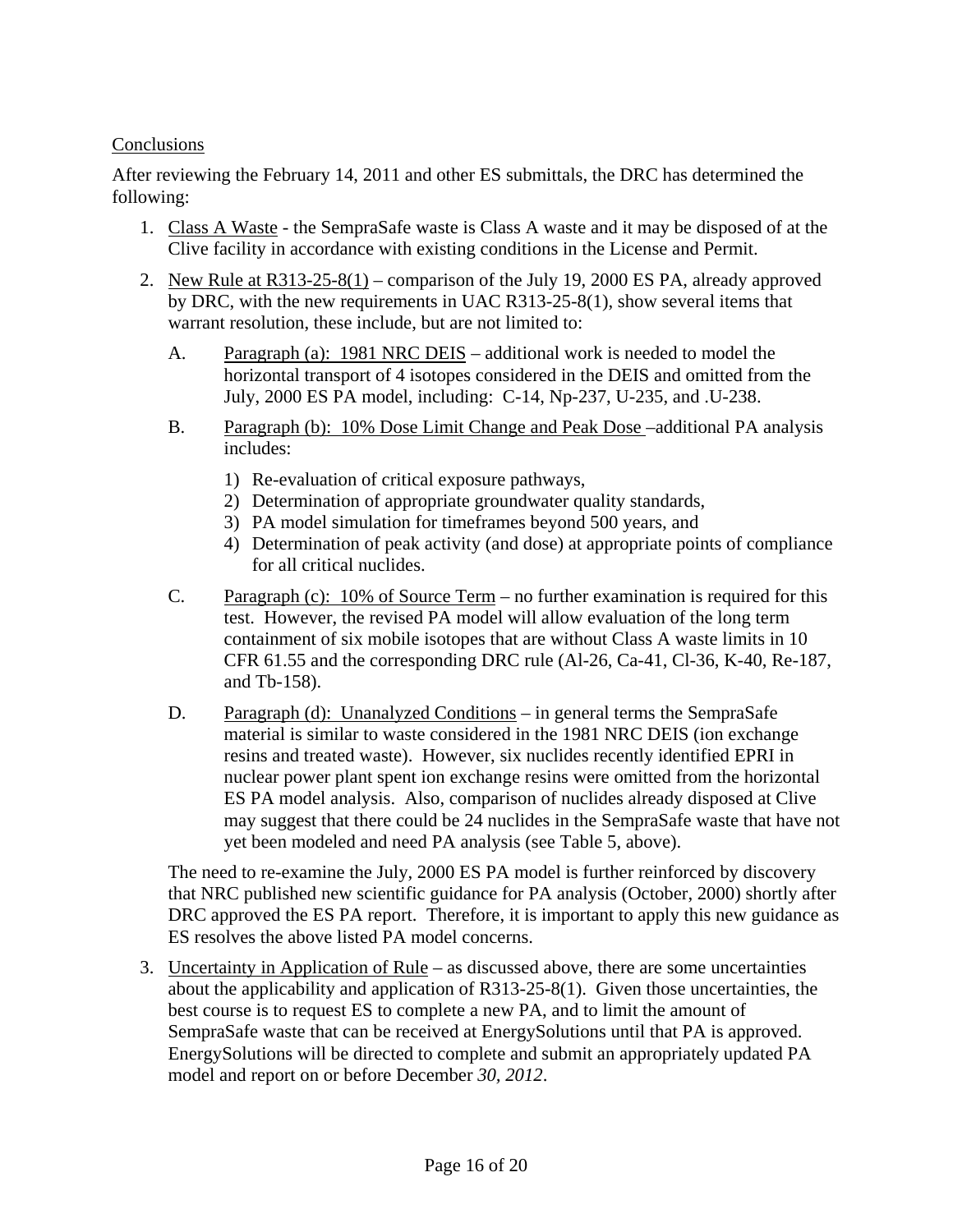#### References

- Electric Power Research Institute, November, 2007, "An Evaluation of Alternative Classification Methods for Routine Low Level Waste From the Nuclear Power Industry", prepared by D. James (DW James & Associates) and J. Vance (Vance & Associates), 128 pp. Document can be found on internet at: http://my.epri.com/portal/server.pt?space=CommunityPage&cached=true&parentname= ObjMgr&parentid=2&control=SetCommunity&CommunityID=404&RaiseDocID=0000 00000001016120&RaiseDocType=Abstract\_id.
- EnergySolutions, February 14, 2011, "Radioactive Material License #UT2300249: Justification for the Disposal of Blended Low Level Radioactive Waste at the Clive Containerized Waste Facility", company letter from Dan Shrum to Rusty Lundberg (1 p.), includes 1 enclosure (9 pp.) with 1 attachment (1 p.).
- EnergySolutions, July 28, 2011, "Radioactive Material License #UT2300249; Justification for Disposal of SempraSafe Processed Waste at the Clive Containerized Waste Facility", company letter from Dan Shrum to Rusty Lundberg, 5 pp.
- U.S. Environmental Protection Agency, September, 1988, "Limiting Values of Radionuclide Intake and Air Concentration and Dose Conversion Factors for Inhalation, Submersion, and Ingestion", Federal Guidance Report No. 11, EPA-520/1-88-020, 225 pp.
- U.S. Environmental Protection Agency, July 18, 1991, "National Primary Drinking Water Regulations; Radionuclides; Proposed Rule", Federal Register, Vol. 56, No. 138, pp. 33050 - 33127.
- U.S. Environmental Protection Agency, September, 1999, "Cancer Risk Coefficients for Environmental Exposure to Radionuclides, Federal Guidance Report No. 13" EPA 402- R-99-001, 186 pp., 7 appendices.
- U.S. Nuclear Regulatory Commission, October, 2000, "A Performance Assessment Methodology for Low-Level Radioactive Waste Disposal Facilities - Recommendations of NRC's Performance Assessment Working Group" NUREG 1573, 313 pp.
- Utah Division of Radiation Control, May 15, 1998, Draft Permit Modification and Statement of Basis, about 37 pp.
- Utah Division of Radiation Control, August 28, 2000, Draft Permit Modification and Statement of Basis, 37 pp.
- Utah Division of Radiation Control, April 11, 2005, Draft Permit Modification and Statement of Basis, 9 pp.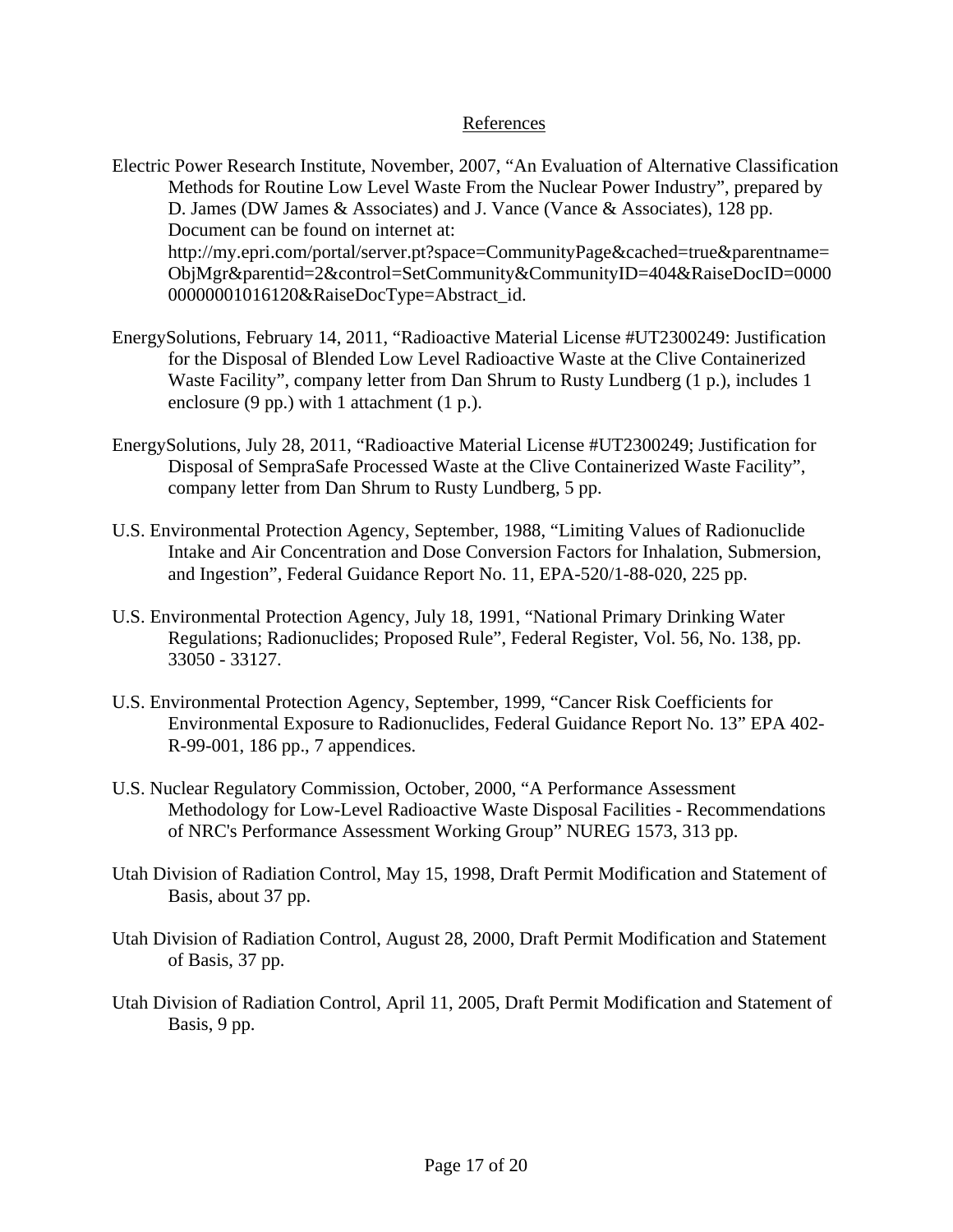Whetstone and Associates, July 19, 2000, "Revised Envirocare of Utah Western LARW Cell Infiltration and Transport Modeling" Report, 34 pp., 37 tables, 14 figures, and 7 attachments.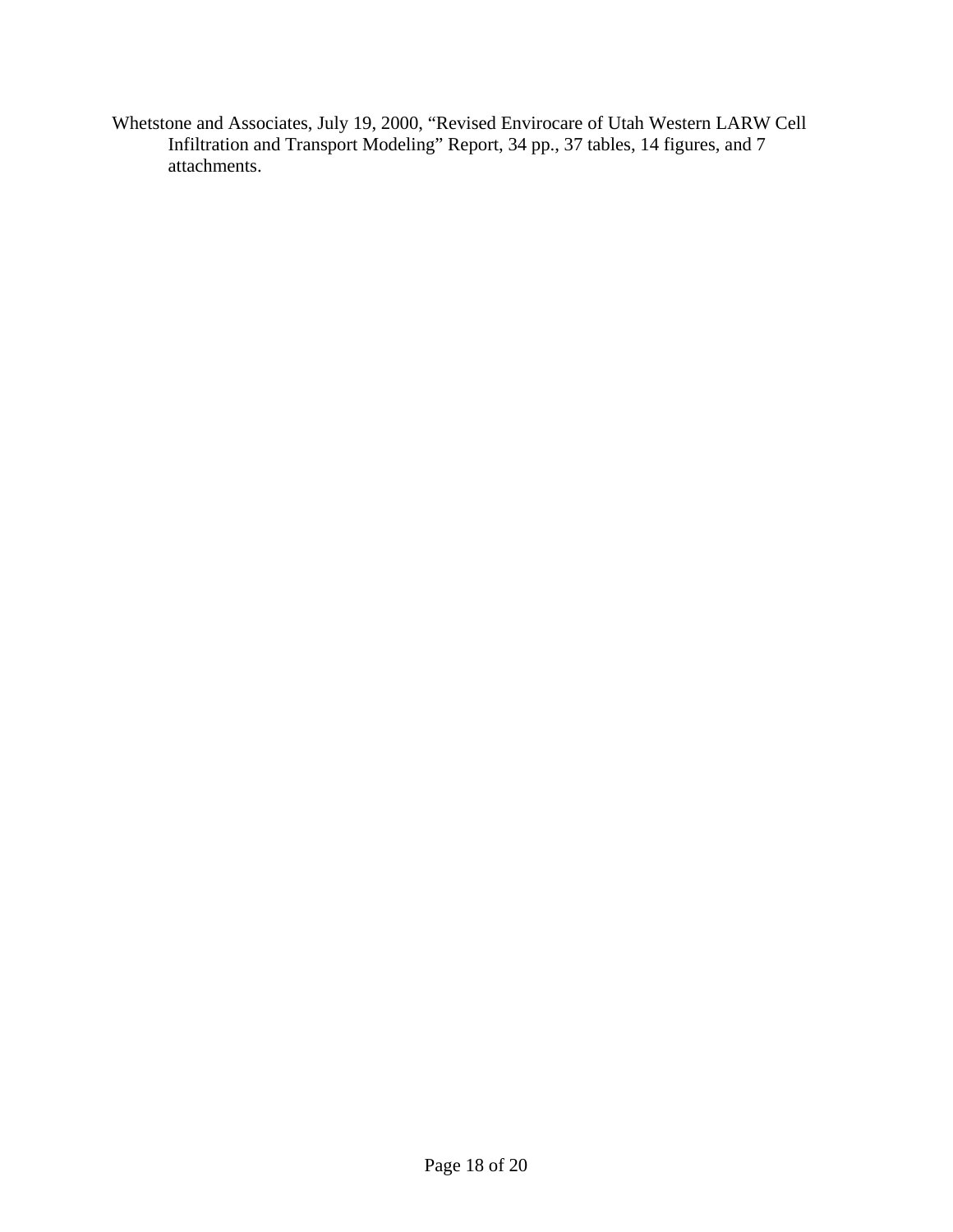Figure 1

DRC Conceptual Cross-Section To Illustrate the Vertical and Horizontal Model Domains Used in the July, 2000 ES PA Model

DRC Spreadsheet Fig. 1\_Conceptual Model Diagram.xls